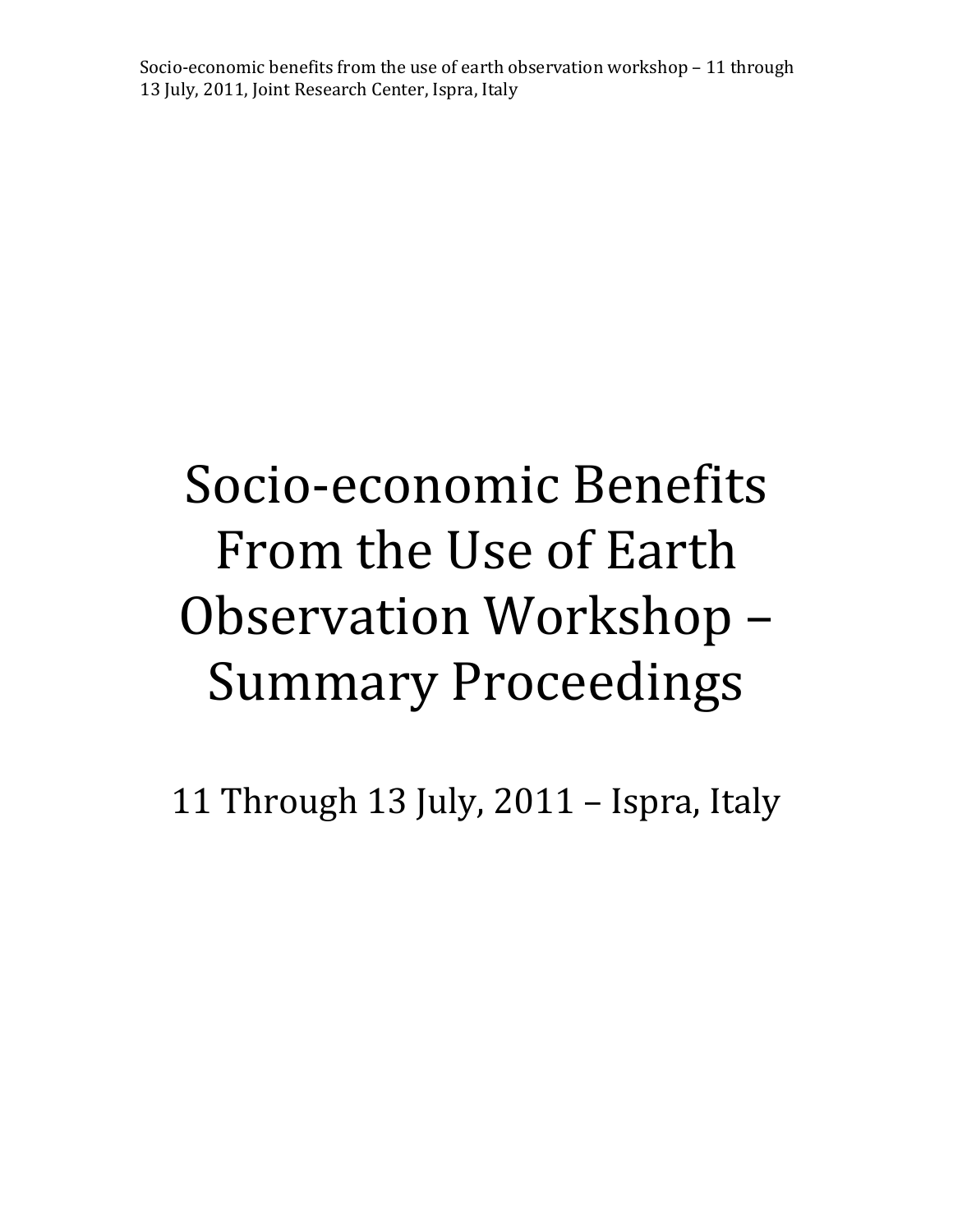## **Introduction and workshop objectives**

The benefits from improving Earth observation have been the subject of decades of research and discussion. The need for understanding environmental dynamics is even)more urgent now given the recognized issues of climate change, sustainable food sources and increased need for energy. Scientists are increasingly being called upon to provide impartial scientific information to support decision- makers. The importance of science in informing societal decisions is driven by at least two factors: (i) a new recognition that there are significant global impacts of decisions made at national levels and (ii) the complex and non-linear nature of environmental driving functions that make optimization of outcomes less intuitive. This leads to the need for more observation-derived information in the hands of decision makers and their appreciation of the value of the information.

In addition, there is greater attention to performance of government programs and benefits and impacts of public investments. There is a need to discover and demonstrate innovative and practical uses to support policy, business, and management decisions of public and private organizations. While there have been successful examples of applications, efforts to substantiate their benefits have been lacking, especially a quantitative determination of value and impacts. These are also underlying capabilities needed to attract private sector investments and enable economic opportunities.

With these considerations in mind, the purpose of the workshop was to identify a program of activities to undertake during 2011-15 to support the development of capabilities internationally to determine, document, and quantify the socioeconomic benefits from Earth observations and their use, including the benefits that can and will be achieved by GEO and other international bodies. Such a program of activities may include the consolidation of dispersed bodies of literature relevant to the assembling of evidence and assessment of impacts and benefits of geographic information/Earth observation, the evaluation of different methodologies appropriate to undertake such assessments, the gathering of evidence of impacts/benefits in different user communities and societal benefits areas including the quantification of such benefits wherever possible, and outreach (including) capacity building) activities to develop shared understanding across disciplinary boundaries on value and methods of assessment.

## Acknowledgements and sponsorship

This workshop was organized by the following co-chairs: Max Craglia, from JRC, Lawrence Friedl from NASA, Steffen Fritz from IIASA, and Jay Pearlman from IEEE. The organizations and agencies listed below are acknowledged for providing financial, organizational and/or logistical co-sponsorship of the workshop: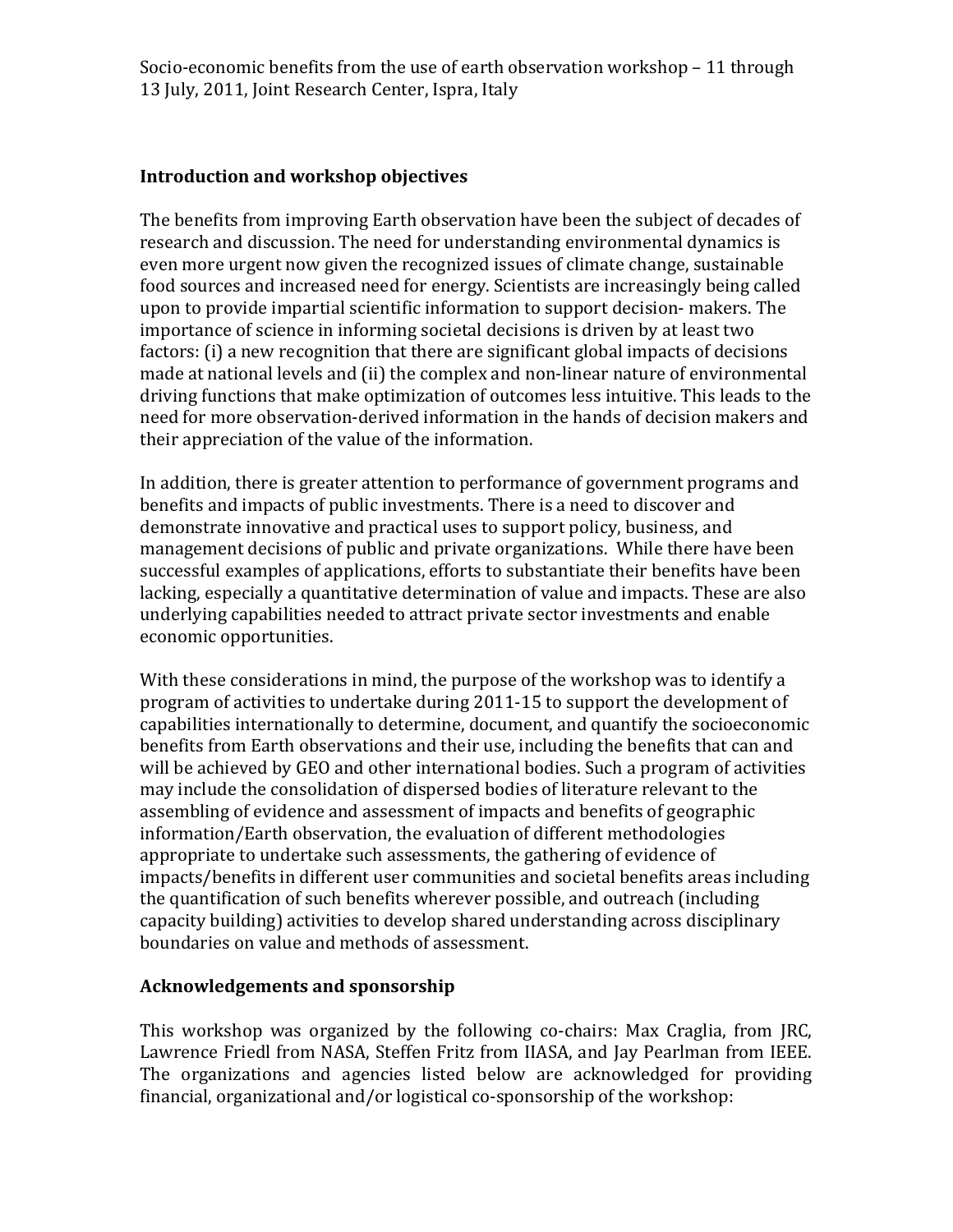• EuroGEOSS program; Joint Research Center; IIASA; and NASA (grant) NNX11AP69G).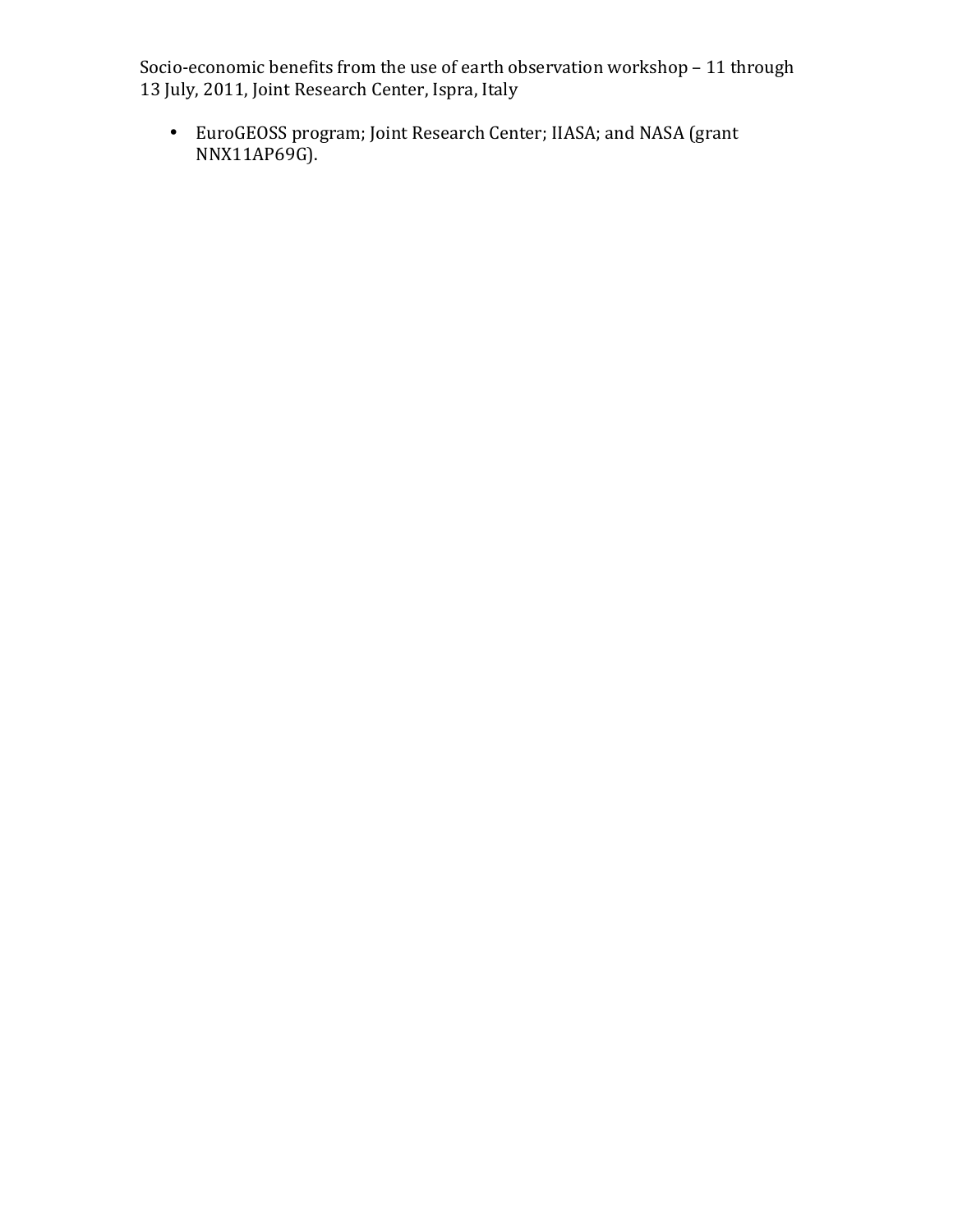# **Summary of presentations and discussions.**

July 11, 2011



**Max Craglia** introduced the Joint Research Center  $(IRC)$  as the Directorate General of the European Commission with the mission of providing customer-driven scientific and technical support for the conception, development, implementation and monitoring of EU policies. The Institute for Environment and Sustainability undertakes

research on natural resources (water, air pollution, global change, etc.), integrated analysis (modeling, social and economic considerations) and infrastructures of data and services to underpin these models. The INSPIRE Directive is the European legal framework establishing a decentralized spatial data infrastructure in Europe to support environmental policy or policies affecting the environment. JRC is the technical coordinator for INSPIRE, and is currently developing the detailed technical specifications necessary to make the data infrastructures established in the 27 members states and 22 languages interoperable. In 2003, 04 an extended impact assessment for the INSPIRE proposal concluded that the benefits would exceed the cost by 7 to 10 times<sup>1</sup>; since 2006 several studies have been undertaken or commissioned by the JRC to verify the assumptions made in the impact assessment. In that context, Max gave a list of past and on going activities leading to this workshop.

Lawrence Friedl discussed the purpose of the workshop to identify a program of activities to undertake during  $2011-15$  to support the development of capabilities internationally to determine, document, and quantify the social, environmental, and economic benefits from Earth observations and their use, including the benefits that can be achieved by GEO and other international bodies. Lawrence then provided initial ideas for such a program and reviewed the agenda for the 3 days. There were 3 stagesetting talks interspersed by discussions. This

)))))))))))))))))))))))))))))))))))))))))))))))))))))))



prepared for the small groups interactions that took place later. Lawrence requested everyone to tell who they are, including their name and organization, and interest in the topic of the workshop. He asked for a brief answer to 3 questions: 1) what do you hope to gain from the workshop? 2) What do you hope to contribute? And 3) what do you hope the workshop will achieve?

<sup>1</sup> http://inspire.jrc.ec.europa.eu/index.cfm/pageid/6/init/1?category=15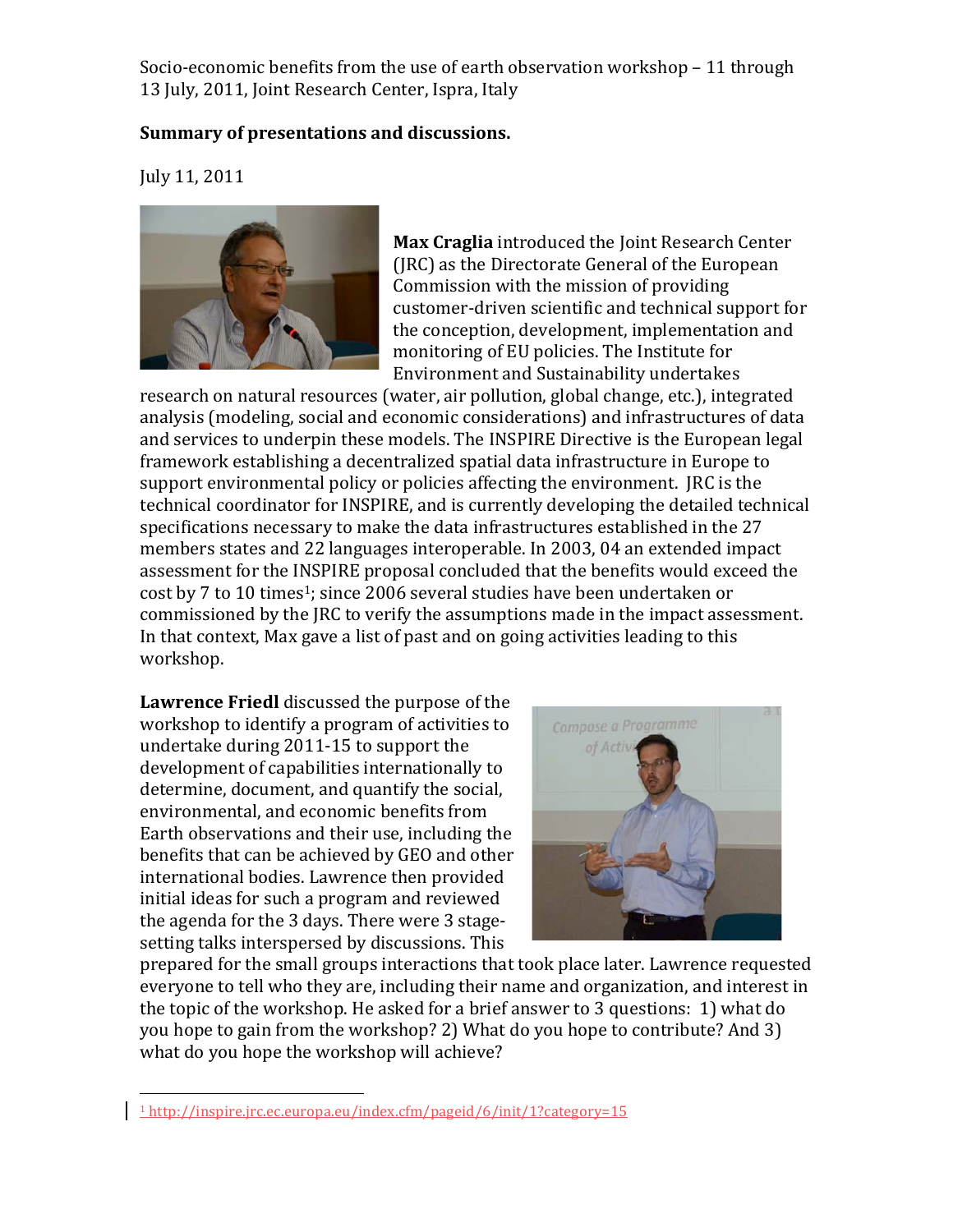Workshop participants introduced themselves, indicating their goal for the workshop.

**Kylie Armstrong** is a program director in the Australian Government; she works on pricing models for fundamental and spatial data for business cases; she would like to gain methodology consistency; she could contribute research and case studies already done, establish consistent methodology and identify gaps.

**Richard Bernknopf** is a research professor in the Economics Department at the University of New Mexico after retiring from the US Geological Survey; he is an economist; he focuses on value of information studies; he would like to learn about what others are doing, and gain new colleagues; he could contribute to case studies. **Maria Theresa Borzacchiello** is a post-doc in transportation engineering; she believes that there are lessons to learn from other disciplines; she would like to gain a better understanding of EO.

Arnold Brecht is interested in assessment of GSDI; generic overview of what is going on and path to continue; very concrete action plans with steps.

**Hilcea Ferreira** from INPE in Brazil has a background in education; she is a co-chair of the capacity build committee; she has developing country experience regarding sharing data.

**Lawrence Friedl** is director, applied science program, NASA; as a co-organizer of the workshop he is looking for practical and innovative uses of EO; he would like to se a concrete program of activities, identify others who can be part of the communities or should be invited (other parts of the world); he would like to energize the community, and budget for this type of activities. He is looking for a progression of actions to fund and mechanisms.

**Steffen Fritz** from IIASA is one of the workshop co-organizers; the workshop is a good opportunity to share knowledge on methods, tools and challenges.

Andrea Giacomell is a free lance consultant for non-profit companies; facilitator of one of the working groups for INSPIRE; he has worked a lot in EO, not much in remote sensing however; he would like to gain a better understanding of the state of the art in EO; he is looking for a refreshed community; he can contribute the definition of objectives and negative assumption, and develop an action plan (short). **Melissa Kenney** is an AAAS Science and Technology Fellow hosted by the NOAA Climate Program Office and liaison to the U.S. Global Change Research Program to coordinate the Indicator Framework for National Climate Assessment. She is also an Assistant Research Scientist in Environmental Decision Analysis at Johns Hopkins University in the Department of Geography and Environmental Engineering. She has expertise in integrated physical, ecological, and societal indicators of climate change. She has current research on the value of information, specifically the value of proposed research, to inform environmental decisions. During the workshop, she would like to gain a better understanding of uses of Earth Observation (EO), the research opportunities to expand VOI methods for EO, and how such information can link to the current indicators efforts.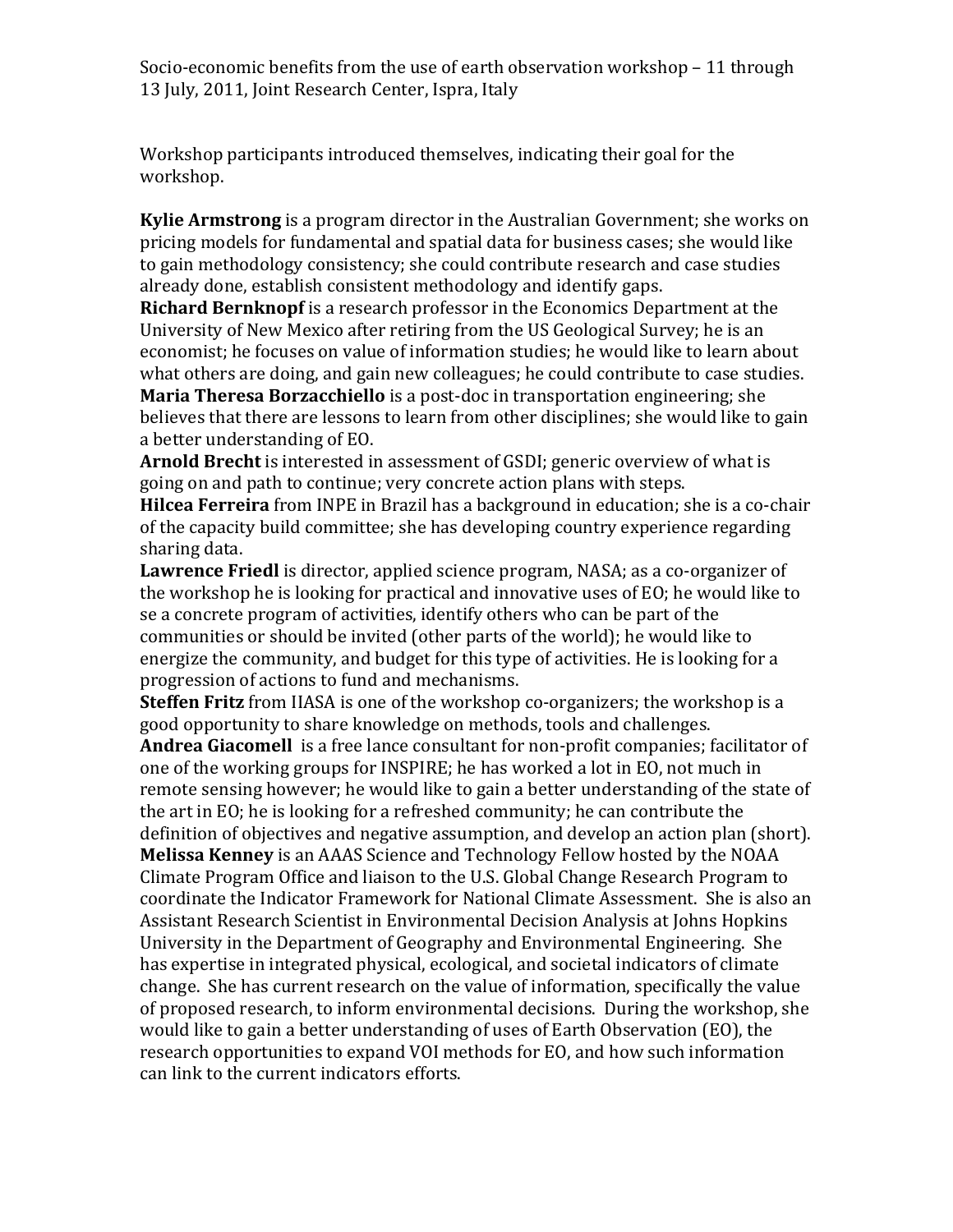**Nicolay Khabarov**, from IIASA is working on disasters; he is looking for an exchange of opinions regarding methodologies.

**Onno Kulk** from Amsterdam worked on GEObene; he is assessing the willingness to pay for EO in concrete case studies; he is interested to hear about other ways to assess same value.

**Roger Longhorn** has been working on GSDI and as an information policy advisor; he ha participated in workshops over the last 5 years and had found no concrete framework or methodology regarding non-monetary benefits.

**Molly Macaulay** is director of research at Resource for the Future; EO from space gives a unique view to resources; she would like to gain additional colleagues; she can contribute the perspective of economists, continuing from last year's work; she would like to achieve change to do our own job better.

**Michael Obersteiner** from IIASA has done a lot of impact assessment; often data is so bad that it is very difficult; he worked on the GEObene projects (benefit) assessments) then went to the GEO secretariat, focusing on benefits; he would like to have further discussion on why we have so little impact regarding benefits of earth observation.

**Francoise Pearlman** is with the IEEE Committee on Earth Observation; she is retired from the aerospace industry where she was a technical manager with focus on systems of systems. She will contribute to the workshop proceedings.

**Jay Pearlman** is one of the workshop co-organizers; being with IEEE, he focuses on the global nature and social impact of technologies from a technical view point; he started in Earth Observation through building and flying sensors; he participated in a science team on applications; he is interested in having impacts on the daily lives of people; there is a need for very clear cut demonstration for developing compelling arguments; he is looking for the next steps on collaboration, such as building capacity more broadly, with small and innovative organizations.

**Francesco Pignatelli** was an engineer in the space industry, moving to applications about 10 years ago; he coordinates the work of scientists in GMES involved in work on the first draft of impact assessment; for GEOSS, he is co-chair of User Interface Committee; he is interested in concrete proposals for stakeholders.

Alenka Poplin from HafenCity University in Hamburg, hosted last year's Value of Geoinformation (GeoValue 2010) workshop; she is interested in value and pricing of geoinformation; she would like to met people who organized and participated the Value of Information workshop in the US in 2010 and gain a better view of methodologies for quantifying the value of geoinformation; she has looked at transaction costs and link between methodologies and study cases.

**Paty Romero-Lankao** from UCAR is focusing on climate change and methodologies; she is looking for the minimum set of rules to work together.

Alex Ruane is at the NASA Goddard Institute for Space Studies, where he is involved in agricultural research projects and climate scenario development; he is looking at the agricultural perspective and crop modeling on a fine scale; he can contribute perspectives and methodologies; he would like to make more connections; and develop a program for impact assessment.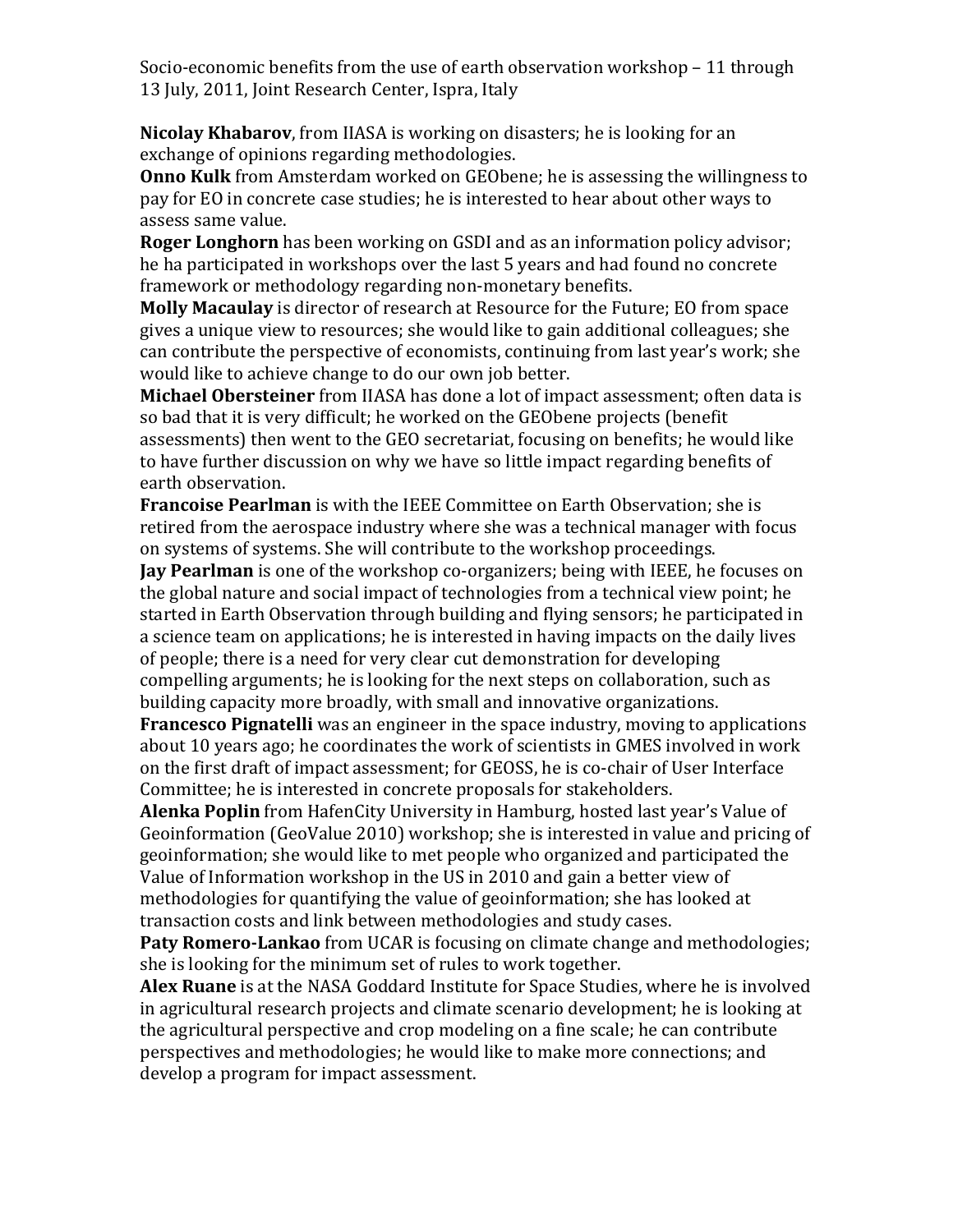**Danny Vandenbrouke** from the University of Leuven is a geographer (user of EO); he has been frustrated by the outcomes of his projects, and started doing assessments of multi-disciplinary aspect of SDI; he has a major project in the Flemish region using various disciplines; he would like to gain new faces around the table, connect to other communities and e-gov; he could contribute his INSPIRE experience; he would like to achieve an action program with concrete ideas on projects (methods and test set-ups).



**Workshop\*participants**

## **Jay Pearlman** – GEOSS Framework and Implementation

He addressed the background on GEO/GEOSS, and the nine societal benefit areas. GEOSS should be able to support and help these areas with the core goal of comprehensive coordinated and sustained observations; this includes political as well as technical considerations; examples include landsat data being free and now the Indian 1m data also being free; the goal is to facilitate access to information for improved decision making. There are 3 perceptions of GEOSS: 1) a system for integrating models and observations; 2) a system for coordinating the nine societal benefit areas; and 3) a system for converging observation systems worldwide. GEOSS includes Earth system models and Earth observation systems, which together feed the decision support systems, which are not part of GEOSS. The GEOSS Common Infrastructure (GCI) includes a web portal, clearinghouse, and registry of components, standards and best practices. A new work plan is being developed for the way forward (2012-15). It includes 14 activities built on a foundation of data sharing; however, there is still a multidisciplinary challenge; food security for example depends on food and water; similarly, EuroGEOSS, cuts across forest, drought, and bio-diversity. Jay gave a summary of GEOSS success and challenge. Examples of success stories included disaster response for Haiti, handling of meningitis in Africa, climate (monitoring of forest), and water harvesting in India (leading to agricultural change). Despite the success stories, the Measurement and Evaluation (M&E) findings regarding GEOSS benefits indicated that the GEOSS implementation approach does not explicitly describe an end-to-end process of how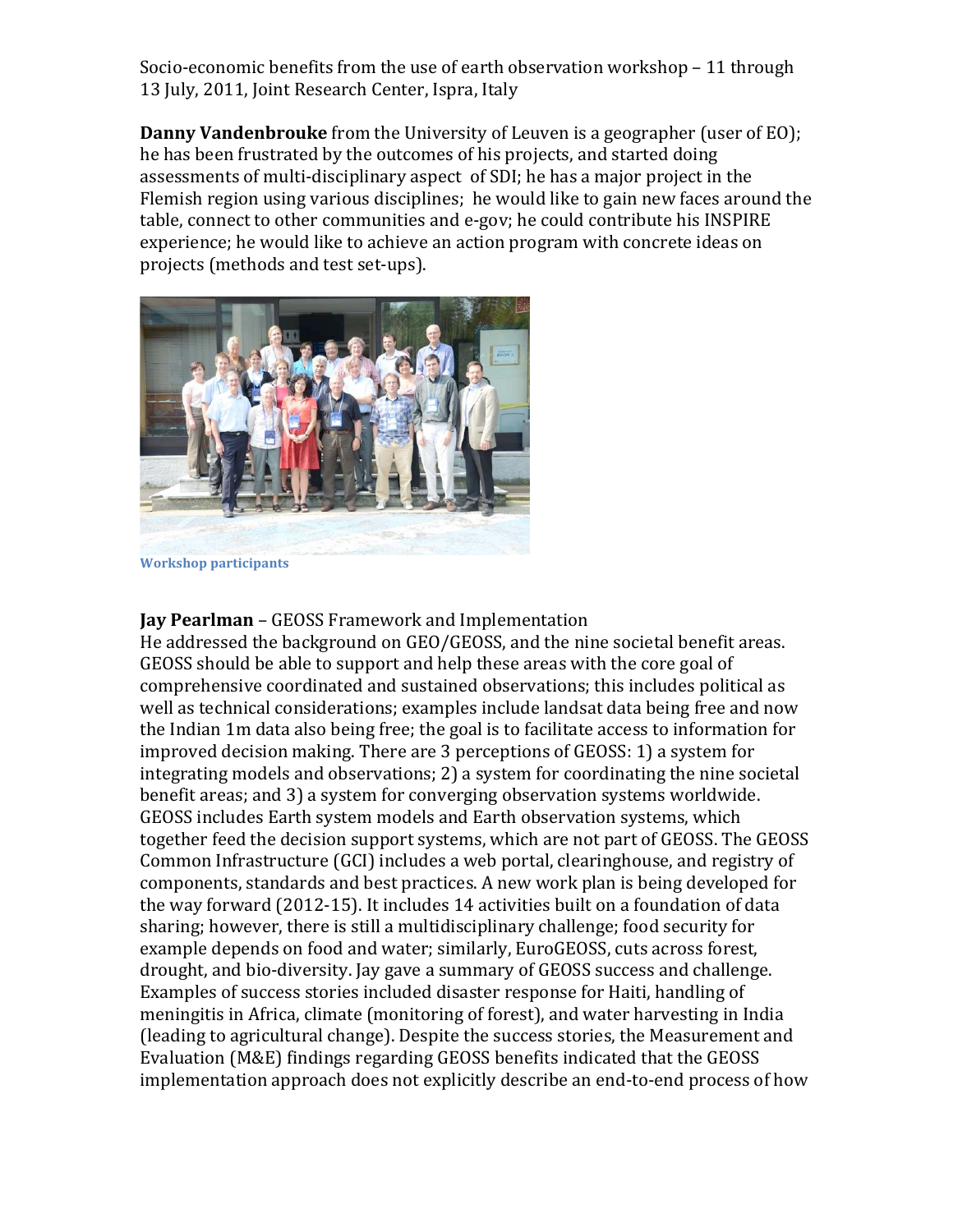the application of resources supports the overall vision and goals of GEOSS, how or why benefits are expected, or when benefits will be achieved.

**Lawrence Friedl** – Socioeconomic benefits from use of Earth observation. What level of skills and capabilities do EO and spatial data communities have to contribute to public policy and policy analysis? Looking at the familiarity of terms in economy and policy versus Remote Sensing (RS) & EO, there is a gap in knowledge between communities, which can be bridged by collaboration. We should not expect either field to become expert in the other, but we do need to find wavs to make connections. Desire is that Earth science people will know people to contact in other fields to do an evaluation and an analysis of socioeconomic benefits. Lawrence highlighted needs and opportunities. Despite successes in Earth science applications, there is an inability to substantiate the socioeconomic benefits  $\&$ impacts. There is a need for development of those skills, as well as the development of case studies and body of literature across different sectors, types of decisionmaking, and applications topics. Part of effort is bridging the social sciences  $\&$ economic fields with the Earth science and physical science fields: knowing with whom to partner and how to talk with them.

**Steffen Fritz** – The RS community needs to find better tools and methodologies; products are often generated for the sake of the product; one needs to consider how the product will be used. For example, the globe cover product is downloaded 50,000 time but we do not know how it is being used. IIASA was created in 1972 to solve problems, which are too large to be solved by one entity. In recent workshops at IIASA, they have focused on 'doing instead of talking'; attendees bring data to the workshop, which is very successful; the goal is to reduce duplication via collaboration.

**Lawrence Friedl** – He would like to focus on developing a program of activities, with initial recommendations as a target for the workshop. Are there lessons we can draw on? Where to start? What are the potential outcomes? We should identify major and minor elements in a program; where to be in the future; how much energy and time to spend; what mixture of approaches to consider (plan, analysis, outreach...). We need to look at initial ideas of a program; reasonable goals for 2 to 3 years. Examples include papers, unique course, special journal issue, set of case studies; getting EO papers in economic journals or reverse.



**Paty Romero-Lankao** – A tale of two teams: bringing together data-curation and interdisciplinary groups – challenges and benefits.

She is a sociologist doing interdisciplinary research in the area of climate change, at the National Center for Atmospheric Research (NCAR), looking at resilient and sustainable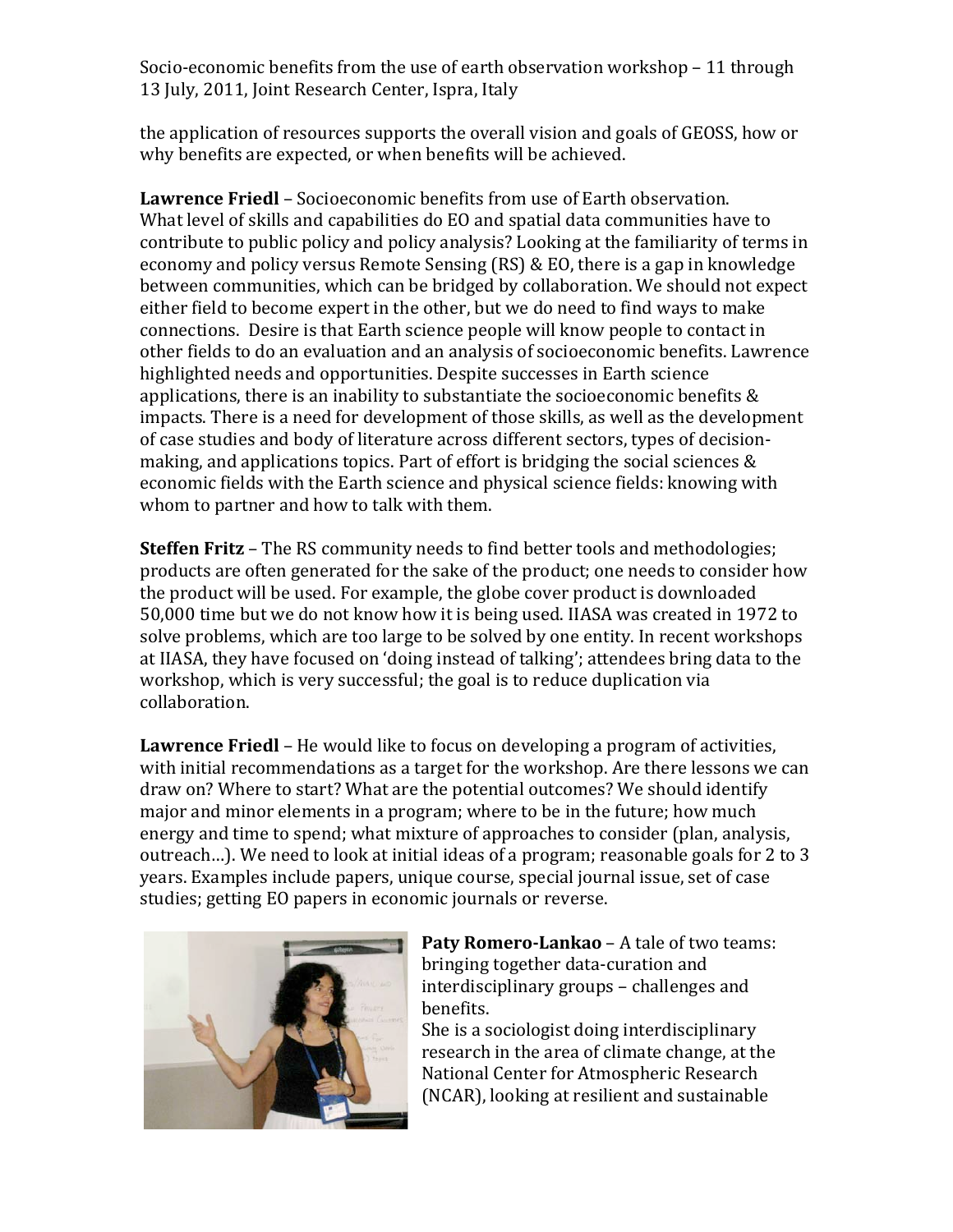cities. Why cities – they are drivers of climate issues and also sources of innovative responses; but the responses are not effective. The goal of the RS-city study is to identify fundamental causes and patterns of vulnerability. The effort is focused on research defining a vulnerable situation across a series of cities including New Orleans, Lusaka, and Santiago. There are many challenges: scientists come from different traditions (surveys and interviews cannot be converted into indicators); identification of hazards relies on physical sciences, while mechanisms for exposure involves social sciences, and health practitioners. Data varies: there are many dimensions, different spatial scales, and different times. Determinant of sensitivity and adaptive capacity vary depending on the level of analysis (for example city-wide) versus individual variables). The work includes overlapping areas with data conservancy-type problems. Major areas include provenance and preservation, transparency, multi-disciplinarity and integration/synthesis. The Urban Resiliency Observatory makes available meta-analysis and meta-framework tool to support researchers, data synthesis tool (web site tool to integrate and transform heterogeneous data), and decision-support tools aimed at policy makers. In conclusion, our emerging area of research requires data from multi-disciplinary sources, which are heterogeneous and incompatible in their native forms. A network of researchers can explore emerging concepts, ways of data integrations and reuse.)However, to inform operational decision-makers requires such data to be integrated and synthesized. To address these, a permanent collaboration is needed between data experts, scientists, decision-makers and sponsors.

#### Discussion.

The team is working with data that scientists have in their computers. It is unclear if the information provided directly by people as part of citizen network is included in the analyses and modeling.

#### **Michael Obersteiner-** Value of Information (VoI) from GEOSS.

The presentation addresses the motivations behind GEOSS and the principles of VoI. Historically, most stable civilizations have benefited from EO over the last millennium. Michael gave an example from historical Egypt. Back to current times, we create our own risks due to population being increasingly numerous. There are many tipping points in the Earth system (examples: ENSO triggering, India Monsoon) triggering, permafrost methane outburst, numerous others. What would a tipping point early warning system or monitoring system look like? Other items need to be considered as well – for example an avian flu epidemic. We are not using the knowledge of prior ice ages because we do not monitor the environment sufficiently. UNFCCC suggests that we choose an atmospheric concentration target, which allows for the adaptation of eco-systems, food security, and economic development. The climate target is uncertain however, a trillion \$ question. Michael then addressed the energy global situation. He focused on renewable energy allocation, and bio-fuels. Increased demand for bio-energy results in competition for land, with impact on wheat prices. In Africa, ethanol production areas overlap with malnutrition hot spots. There may be further impact on land resources from REDD+.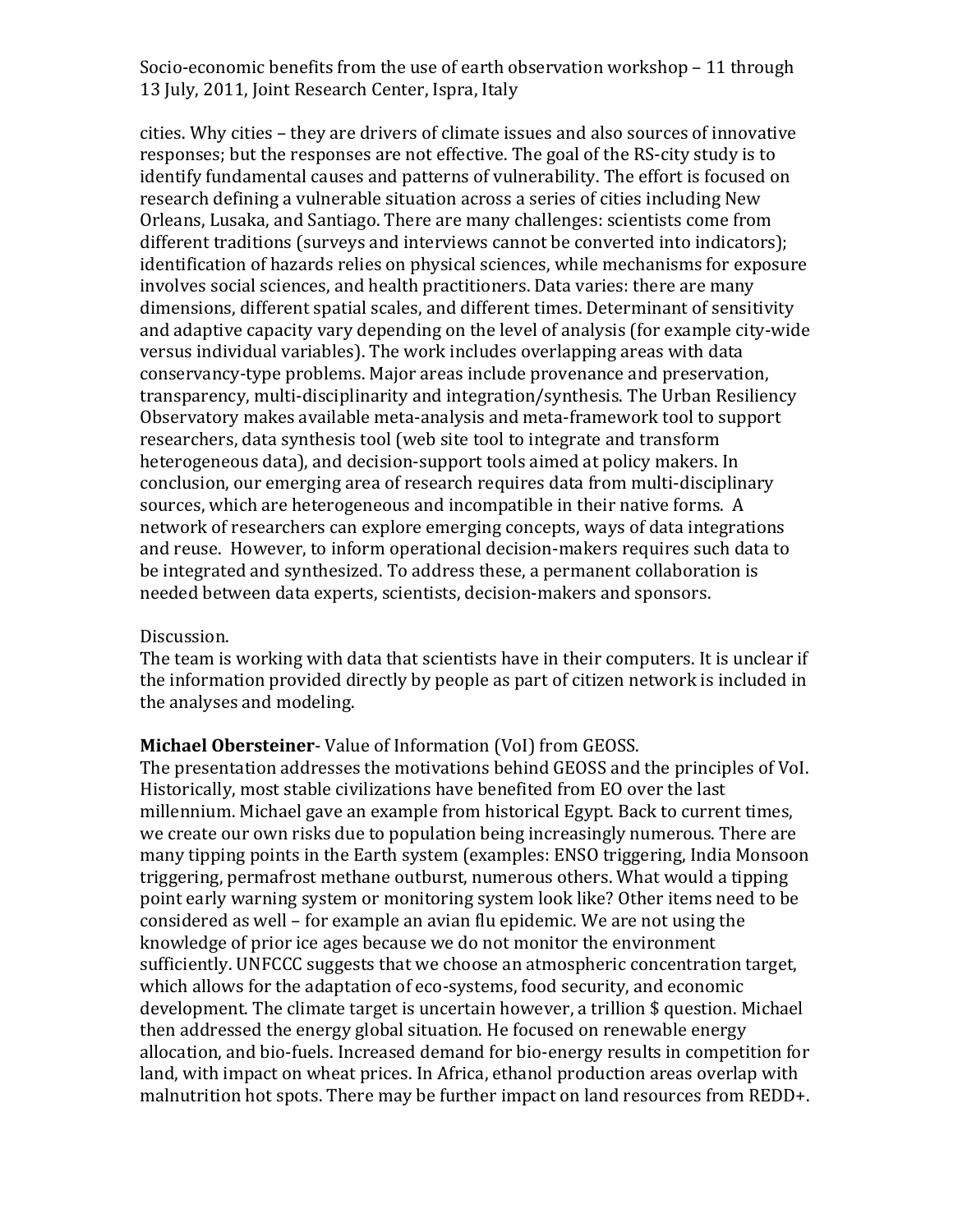In summary, the world in the  $21<sup>st</sup>$  century is characterized by globalization, more scarcity of resources, and many unprecedented challenges and risks (new hazard) types, and frequencies). We need to observe and focus on conscious learning, integrating systems and integrated assessment model. Observing systems need to be adapted to change through increased spatial and temporal resolution. We need to consider building a value chain of information systems. The modes of costminimized production of value of information include global cooperation, leading to economies of scale; GEOSS SoS leads to economies of scope. In conclusion, the Value of Information has been clear for the last millennium; we have been conducting planetary experiments but not learning from them; we have the EO technology and data storage, but global cooperation is very difficult to achieve socially. VoI studies can help resolve the dilemma.

#### Discussion.

Assessment of decision-making is linked to effectively engaging decision makers. Attributing better decision making to the information infrastructure can be specific to each problem. Also, the decision makers may not use the available information, or the information may not be good enough. As part of the workshop, can we identify one concrete proposal to address the VoI?

**Molly Macauley** – Valuing what we measure and measuring what we value. We need to go beyond a collection of anecdotes. What can we collectively deliver and advance? Molly framed the problem by reviewing a number of publications focusing on the use of earth satellite observations in decision-making activities.

Those included the NASA annual report ("science serving society"); Earth science and applications from space - national imperatives for the next decade (focus on meeting the demands of society); contribution of land Remote Sensing (RS) for decisions about food security and human health (stressing) interdisciplinary and international collaboration); people and pixels-linking RS and societal science; achieving and sustaining EO - a preliminary plan based on strategic assessment by USGEO (what is at stake: our welfare and productivity; life on Earth; our lives and property);



**Molly Macauley** 

proceedings from the value of information conference from last year. Molly listed the usual approaches for describing benefits – mostly reports and studies. They vary in quality and are not well coordinated. Credibility is linked to the ability to isolate the attribution. Challenges focus on attribute of information; there is no systematic collection and accessibility of findings, and not much on best practices. There is not a lot of reward for doing that kind of research. The value of information is poorly understood, including the information quality. For example, it is difficult to count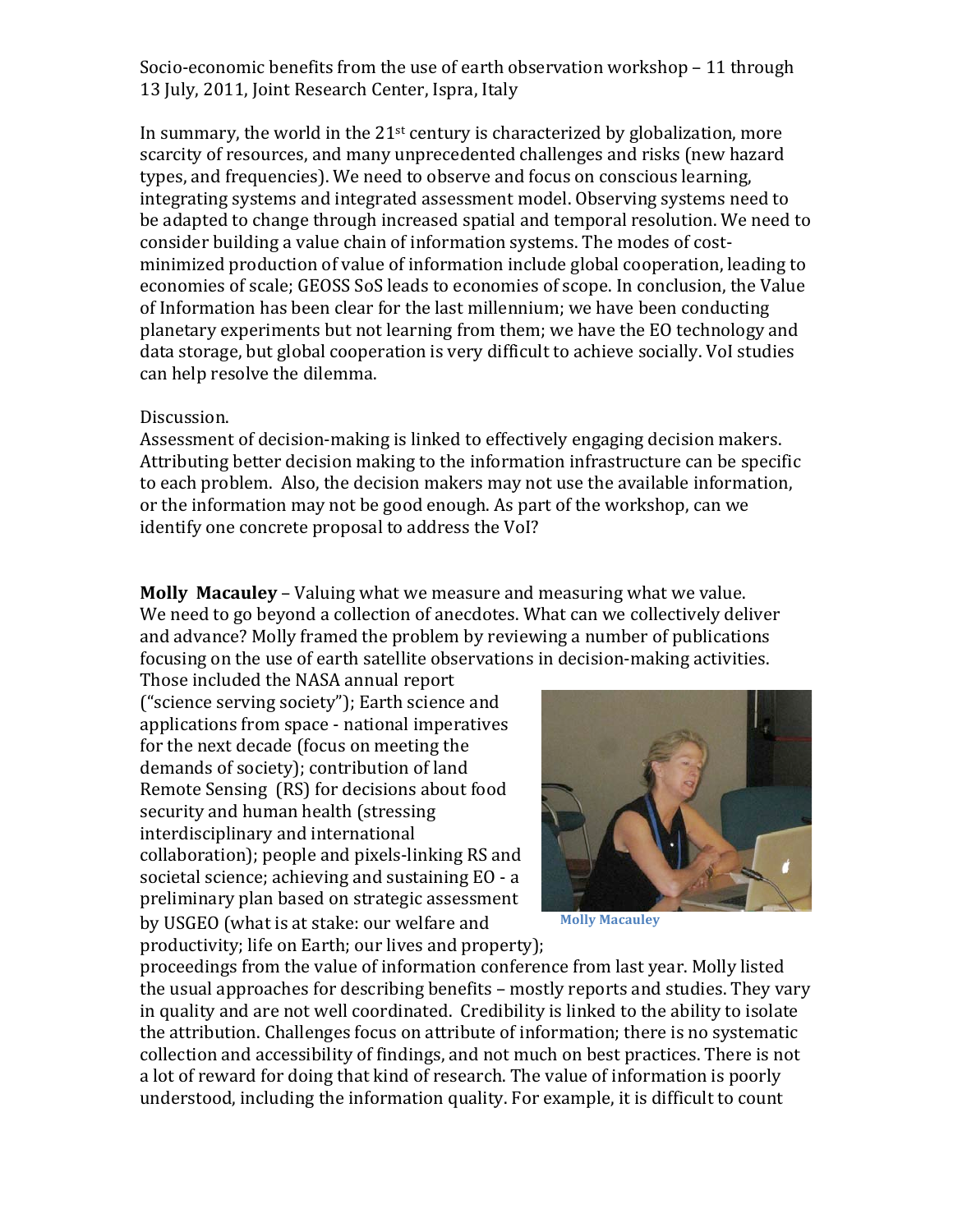the use of Landsat data, as the literature is not well referenced. Molly reviewed the general principles and technical underpinnings to the VoI studies; as an aside, there is a need for more rigour in VoI studies. She gave diametrically opposed examples regarding the VoI: in one case, the value was "not zero but not enormous either"; in the other case, the value was "worth whatever research investment was involved". Earth observations are about our natural and environmental resources and our human interactions with them. The World Bank, the United Nations, and many others label these resources as part of "the wealth of nations". There is a trade between the VoI (for example value of a forecast), and the error associated with the forecast (the curve is asymptotic). How much is good enough? An example from Bernknopf et al looks at the impacts of increased map resolution. Another example is the Soil Moisture Active Passive (SMAP) justification (level of detail for upcoming research). The Environment Protection Agency (EPA) attempted to put monetary figure on increased quality of life as a result of improved air quality. Molly provided several examples of methods for incorporating VoI analysis from the 2010 workshop: price and cost-based derivation; probabilistic approach; regulatory costeffectiveness; economic modeling and estimation; simulation modeling and estimation. Molly concluded with a concept for a joint proposal (the VALUABLES) initiative). The steps to use VoI to increase benefit and value include: demonstrating that the information is valued and ascertain what attributes are required. A list of near-term opportunities for horizontal (within our community) and vertical (extended beyond our community) activities were provided; those included collecting what we have already done; increased sophistication (Bernknopf as gold) standard); outreach; best practices and methods; extension beyond community.

#### **Discussion**

The discussion centered on several themes. First, the distinction between information, data, and products, which are generated from data, was highlighted. Usefulness is a function of the end-user, be it scientist, decision-maker or citizen. It is important to identify who are the communities being addressed, to look at the way the decisions are made in reality, and to take politics into account. What are the valuable attributes? How much do they value do they provide? There is a lack of models regarding how to assign valuables and what the specific attributes are to be valued. Considering the EPA example on assigning a quantitative value to human life, there may be a distinction between wealthy and poor countries, and both need to be addressed. Lastly, in line with the VALUABLE initiative suggested in the presentation, it is important to give our work a "brand", and an identifier to use in publications, and when reaching out to other communities.

## Tuesday July 12



**Roger Longhorn** – EO Benefits as perceived by the coastal community.

There are many questions regarding value, such as: does data by itself have a value; how do you value

**Roger Longhorn**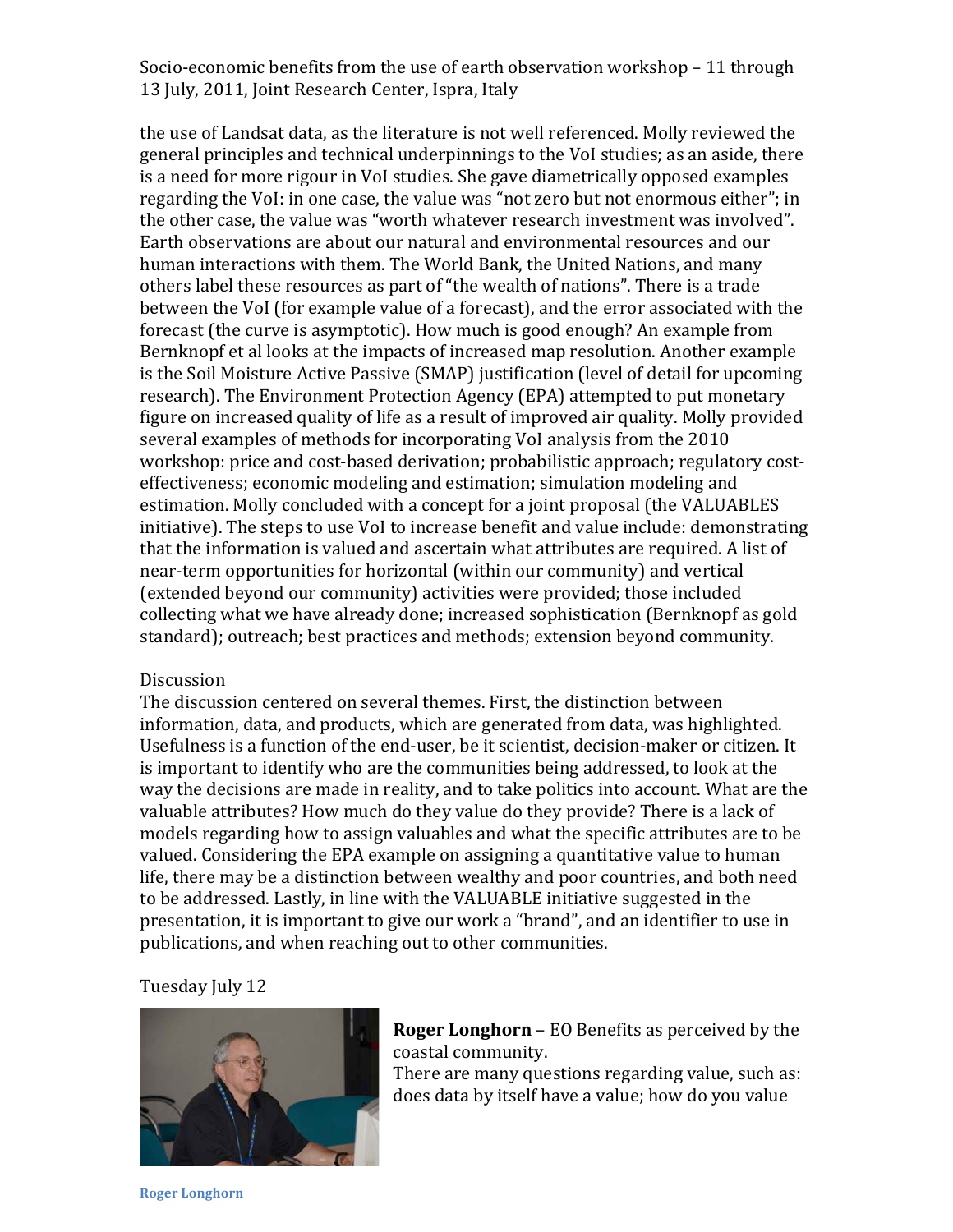invaluable and intangibles; how does the value of GEO data relate to performing cost/benefit analysis? There is a lot of research on the value of intangibles. For decision-making, consider the value of services rather than the value of the data; one could also look at value of the analysis itself. The coastal community depends primarily on EO. They often require access to non-EO data (statistics, legislation, etc), but very few are involved in cost/benefit analysis. The marine/coastal decisiomaking requires complex information integration; we need to combine EO with non-EO data, going across thematic areas, and integrating all of the data sources into a usable end product. Roger gave a list of marine/coastal EO programs: GOOS, EuroGOOS, coastal GOOS thru 2006; GMES marine core service (2007); MyOceans through 2012; EMODnet (European marine Observations and data network 2009). Benefits from the GMES marine core service were identified in a 2007 strategic implementation plan including benefits related to use of the data for climate research, environment protection, fisheries and eco-system management and others). A November 2009 Marine Data Infrastructure collected marine data costs and looked at the benefits of reducing uncertainty (example, cost of sea level rise). A study on the economic effects of maritime special planning in April 2010 focused on the direct economic effect of predictability and certainty. The EMODnet impact assessment (September 2010) considered barrier of applications of marine data such as uncertainty due to lack of effective data infrastructure. How do you account for the negative impact of these external items; does removing barriers add value? An assessment of Oceans Observing Systems (OOS) value was conducted in May 2011, in Canada. There was a list of potential benefits, but few OOS managers could identify the specific users or any actual benefits achieved to date. It is important to find out more about who is using the data; also, the infrastructure issue is the key to value of data collected. Roger did a keyword search regarding the value of data/information in documents from the above programs. Cost was nearly always related to services or equipment, not data.

Key challenges for the coastal community include: the same data being used by many communities for many different uses - the same service has different values at different time for different users; an overly expensive service is restrictive and may not generate an optimal value. We need an agreed to describable framework within which we can assess value from many different perspectives. In conclusion, Roger asked if we could engage with high-level decision makers in order to better understand how they use data or services – and thus how they assign value (or not) to these and how their perception changes with time and experience.

**Richard Bernknopf** – Evaluating the use of publicly funded scientific data for decisions-value of information component analysis.

The research reported on was a study of the value of information with and without satellite data. There were three parts: a macroeconomic analysis of a new hyperspectral scanner instrument contributed by M. Macauley (RFF), and two components, a user survey and a case study, conducted by USGS. In the context of this analysis, VOI research is about demonstrating why and how scientific data has economic value by informing decisions concerning the social cost and benefit of land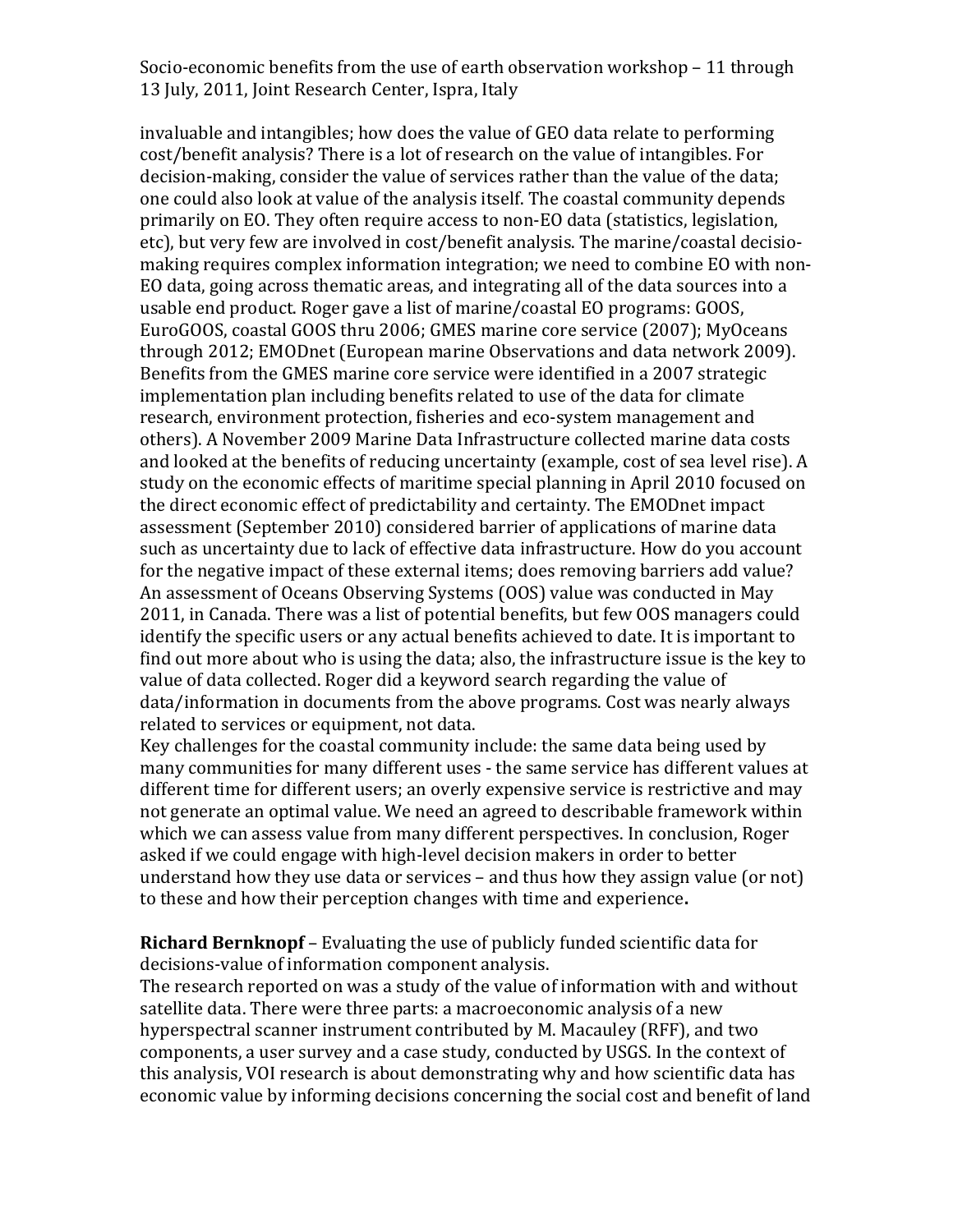use.)Questions such as: what is the value of publicly provided scientific information, can natural science information be integrated with socioeconomic information, can quantitative forecasts about future physical and ecological outcomes be developed to)project outcomes associated with different scenarios and, how can uncertainty be understood and reduced to inform decisions with natural science? The value of Landsat imagery in the US was assessed. The macroeconomic analysis was based on expenditure analysis and showed that, given reasonable assumptions, a hyperspectral scanner would be cost effective. In the second component of the study, a survey of who uses imagery, and what value they assigned to the imagery was conducted. Snowball sampling was used. The median and mean willingness to pay was shown by sector and on the average (\$256 for the median and \$751 for the mean). The effect of the no cost policy was highlighted (increase in number of scenes downloaded, and decrease in cost expenditure). The third part of the project was a case study of the value-in-use of earth observations in a geospatial decision framework. Earth observations in eastern Iowa were linked with dynamic earth science models to evaluate the risk of exceeding a nitrate regulatory standard for adverse health impacts. The question addressed was as follows: Can policy makers be better informed by coupling earth observations with groundwater nitrate measurements to evaluate the potential to exceed an USEPA health standard and what would be the economic impacts? In the analysis, economic welfare, the VoI, is improved where earth observations identify areas that can sustain or increase agricultural production while not increasing the rate of contamination of nearby groundwater. An integrated assessment was performed using the moderate resolution land imagery. The study included 35 counties and numerous towns. Furthermore, the study demonstrated the possibility of using satellite data for regulatory analysis and review because the observations provide an archive of the population of land activities rather than a statistical sample. The model covered 9 years worth of data, looking at nonpoint source pollution well catchment zones and crop areas. The economic welfare implications included the regulation of non-point source pollution, potential land use changes to enhance total agricultural production and value, and the probability of income loss to farmers of exceeding water quality standards. A risk analysis tool is available for analysis of land use portfolio scenarios.

Discussion.

A case study approach to move this area further was recommended. The focus could be urban or rural, using archival data. The research would look at income concentration, and change in access to various resources. The willingness to pay would be measured.



**Alenka Poplin** – Geo-information transaction costs: why do they matter.

She is a surveyor and has an MBA. She started her presentation with an example. Ten years ago, she was trying to find for a simple street network data

**Alenka\*Poplin**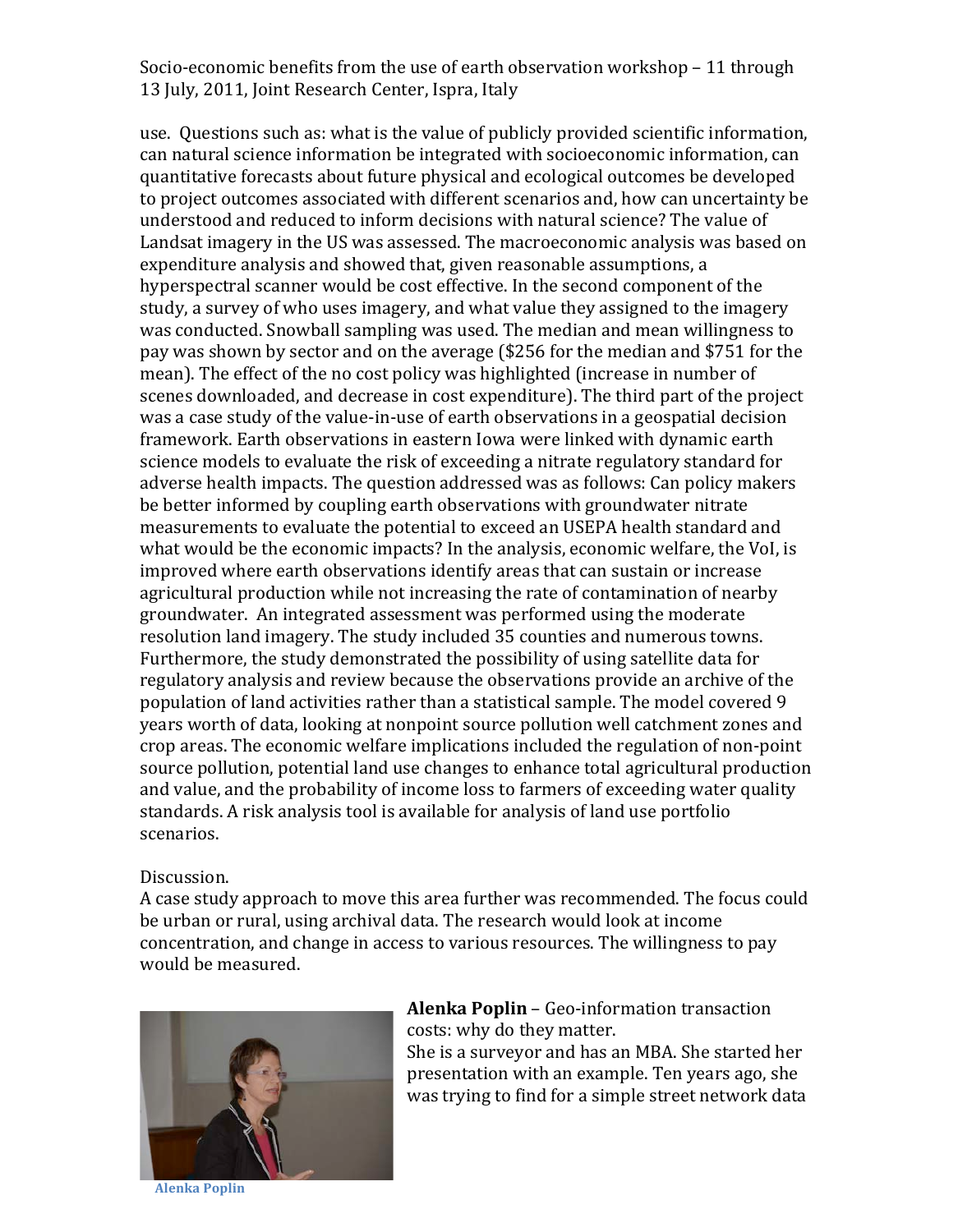set.) It turned out to be very difficult. She now looks at an exchange of spatial data as a transaction; it involves parties e.g. the seller and the buyer who have to exchange information about the product. Trying to acquire data is a transaction which can be very costly. One also needs to ensure that the data is fit for the purpose. Alenka introduced the theory for transaction cost (TC), a part of new institutional economics, often ignored in cost/benefit analysis. D. North, in 1990, distinguished between measurement and enforcement costs. Alenka conducted a case study regarding quantification of acquiring geo-information; the user was an urban planning student looking for information about university buildings in 3 locations. On the demand/user side, the costs are related to data acquisition, such as searching, contacting, acquiring, and testing, and negotiation. On the supply/provider side, the cost is associated with explaining the complex rules of use of the data and complex pricing and licensing mechanisms. Only quantified tangible costs on the demand/user side were considered. There were also intangible costs (waiting time, frustration, etc) observed, but not quantified. How does that affect the value of geo-information? If the TC is too high, the transaction may not happen. There are many key challenges related to geo-information TC. A variety of methodologies for quantifying transaction costs exist, but we lack an overview and an estimation of applicability for geo-information. A close collaboration with providers is needed in order to be able to quantify the supply of geo-information transaction costs. Sometimes the users and the use of geo-information are not clearly defined. The intangible transaction costs are difficult to quantify. The role of languages in geo-information acquisition needs to be considered. In addition, the cost and value of quality is important. One needs to understand the characteristics of the transactions and the role of the organizations. The key element of a program would include building up a community (geo-value community), having a value lab or test bed for decision-makers use (virtual or physical), and gathering a collection of methodologies and associated study cases ("cook book").

#### Discussion.

Transaction costs (TC) are important to consider. When data is free (such as on Google), it is not really free due to cost of use and non-optimal quality. For example, part of the cost of data is related to access, especially in developing countries. TC could be a potential indicator for GEO/GEOSS regarding progress. The focus has been on articulating benefits; should we be looking at reducing TC as well? If there is agreement, we could take it to M&E group. Cost and benefits need to be both considered in parallel. For example, benefits for decision-making: what are data driven decisions, versus discussion driven decisions? The assessment needs to be put into a framework which includes the political debate. Quality is a function of fit for use; how you can make up your mind if the data fits your purpose.

Arnold Bregt - Geo-benefits are obvious, but how do we measure them? The presentation covered perspectives in SDI assessment and lessons learned, key challenges, and proposed contributions. The methodologies are mostly the result of PhD research on topics such as clearing house, spatial data sharing, collaboration,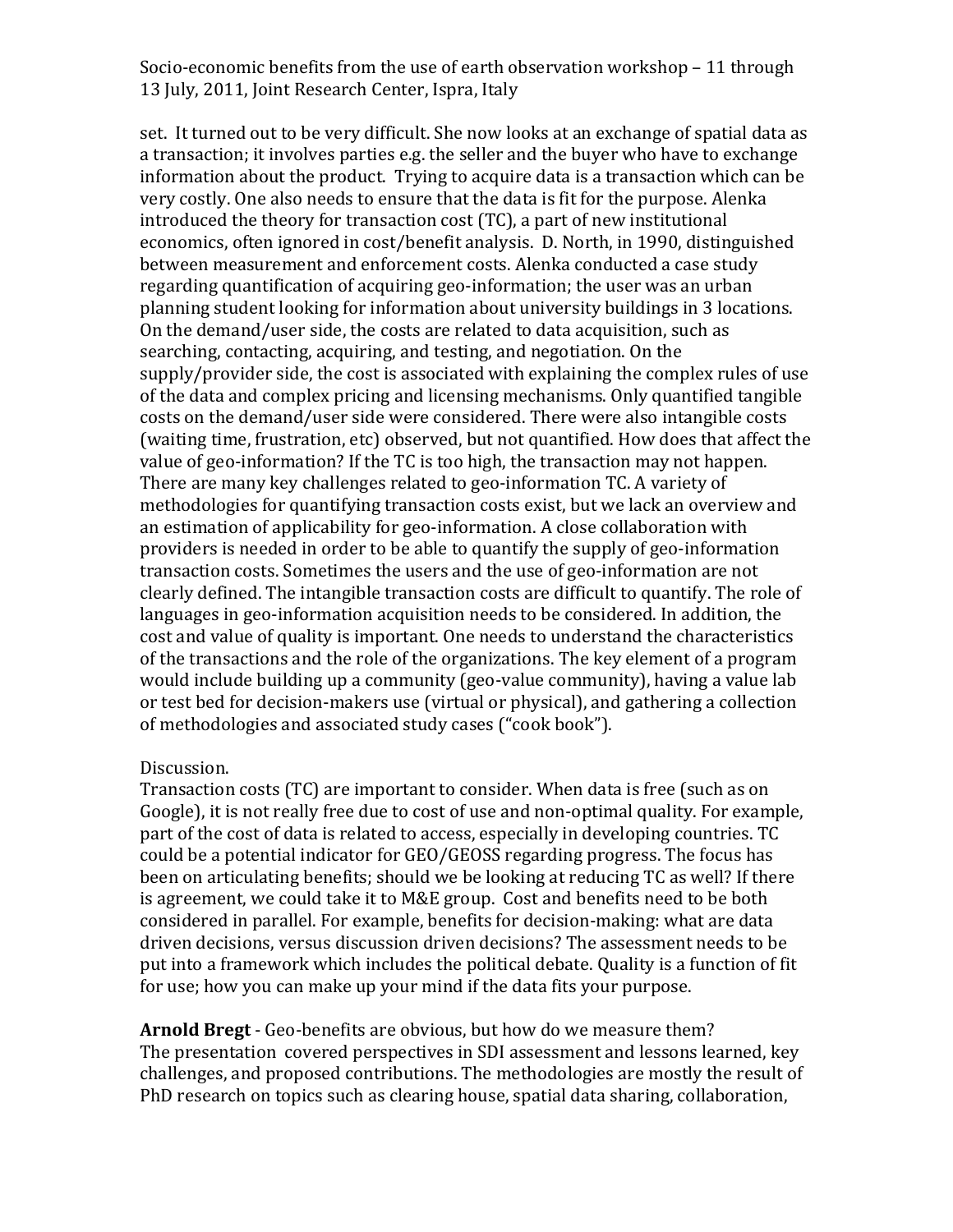budget in SDI, use of information in society, role of Geo-information in impact assessment, information and marine assessment). The applications include the impact assessment of INSPIRE, impact assessment of space for geo-information, assessment of authentic registrations (NL) and overall assessment of Dutch GI sector (book). Lessons learned: diffuse impact but unexpected benefits justify the whole expenditure. There is a need for legal justification for government subsidies. Politicians are not interested in post-decision assessment. The scientific school approach takes the whole and divides it into its components (Cartesian), then looks at the whole complex adaptive system (SDI can be seen as a complex adaptive) system). Arnold gave the example of an SDI multi-view assessment framework, taking into account knowledge, development, and accountability. Key challenges include going from ex-ante to ex-post impact assessment, transitioning from anecdotes to integral assessment, migrating from a single data-set to a chain or "constellation" of data-sets, and evolving from benefits for decision makers to benefits to society. Arnold's proposal highlighted the following: defining smart indicators for impact; performing extensive ex-post evaluation of the Landsat program; conducting life cycle analysis of data (integral over the years); focusing also on the drawbacks of EO, rather than only benefits; and finally analyzing the role of spatial data in spatial thinking.

#### Discussion.

Are there more general lessons to be learned showing why some of the approaches do not work? Looking at success and failure, long term funding at a stable level appears to be a key factor for success, as well as having a strong user oriented SDI development.

#### **Danny Vandenbroucke** – Assessing

information infrastructures from the business processes perspective

Experience from the business processes perspective stems from a program on SDI for public sector innovation called SPATIALIST. The program started in 2007 and will finish at the end of 2011. The research team included 6 people in different disciplines (geomatics, law, economics, sociology, and public administration). The fundamental question



**Danny Vandenbroucke** 

focused on the technological, legal, economic, sociological and public administrative requirements to further develop an operational Flemish SDI consistent with international standards that is efficient, effective, flexible and feasible. The team sees SDI as a way to connect existing systems; they looked from a user perspective at the network environment in the public sector (in Flanders, there are over 500) nodes). There are different levels of interconnections, forming a barrier of access to data. A connectivity chart for 250 nodes illustrates parcels data; various indicators were collected (density, distance, ...); the survey was repeated, looking for changing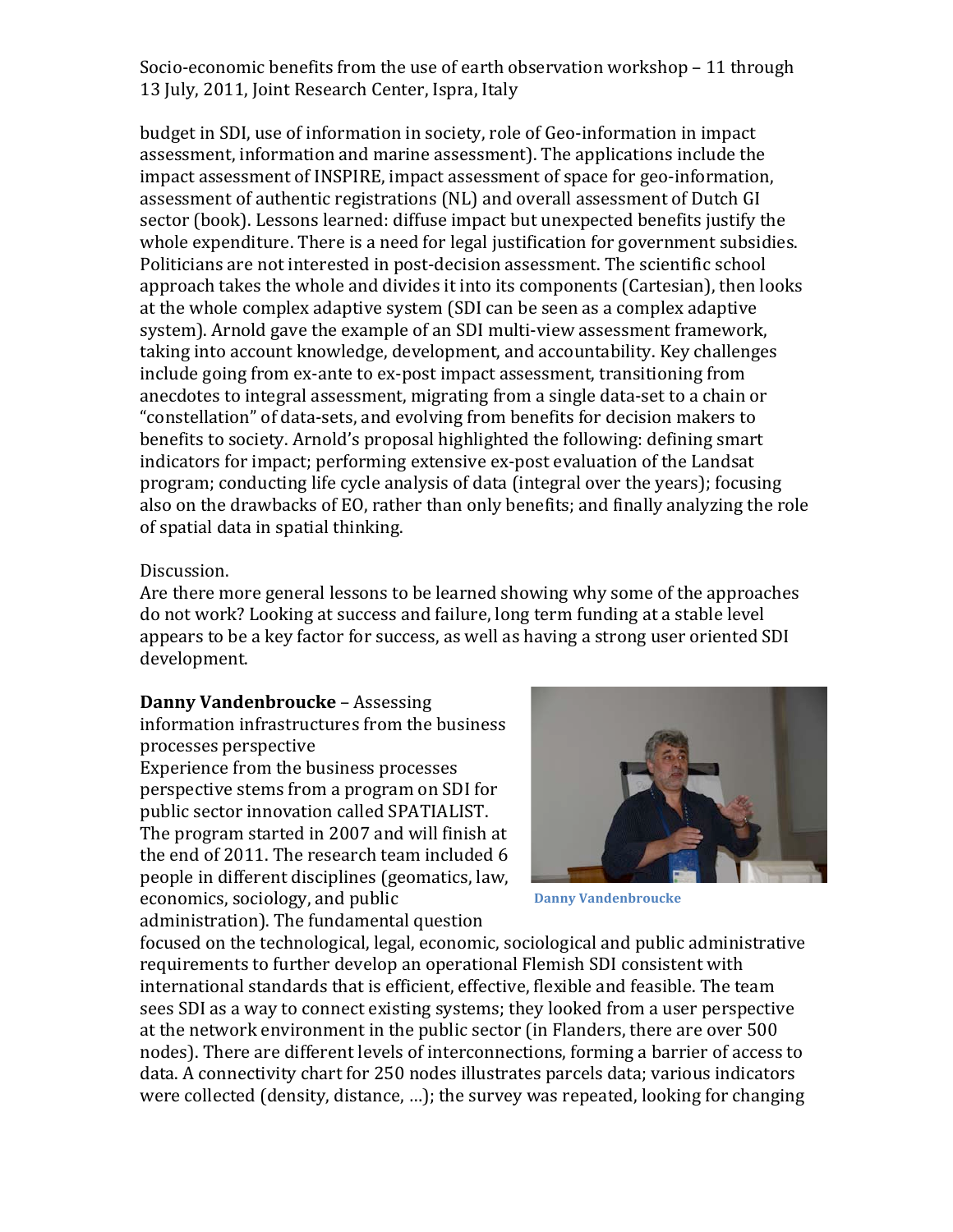behaviors. Analysis of the business process was performed for flood mapping. The research design focused on access and distribution policy, and organization structures. They distinguished between set-up and performance; they asked if the SDI infrastructure was contributing to the process; they conducted interviews and looked for discriminating factors. Key challenges from the project perspective include, from a performance measurement standpoint, the lack of impact on society at large and difficulties in finding indicators to measure impacts on the citizen. There is also a problem of attribution (is the process getting better because of SDI?). SDI assessments should be integrated in overall assessment approach; from broader perspective, we do not know a lot about the user; we need to go beyond infrastructure (how we do things). Concrete proposals are to focus on work processes (real case for decision making process), to include data and the way in which it is made available; to use a "plugfest" concept with end users involved; and to show the results to document the scenarios.

#### Discussion.

It is very helpful to have the user of data formally describe how they use the data.

#### **Max Craglia** – What impact of SDI on innovations?

Experience from INSPIRE impact assessment and SDI studies shows that we need to learn from other disciplines such as social sciences, transportation, and economics. According to the Europe 2020 strategy on sustainable growth, innovations can lead to the development of services building upon infrastructure, thus creating jobs. Local and regional economics are very important. Most investment costs identified in INSPIRE are necessary at the local/regional level to build capacity. Clusters are geographic concentrations of related industries linked by pooled labor, and knowledge spillovers. Clusters are main mechanisms for fostering growth, innovation and competitiveness. There is a lot of research on clustering as a strategy to foster innovation in the context of industry and in the context of access to information. A figure illustrates the high number of patents per employees in strong clusters. One needs to ask to what extent data and information flows available through Regional SDI produce innovation for public and private sector in European regions. How do you translate manufacturing research into e-economy? Note that the e-economy includes book publishing and film industry for example. Also, are clusters relevant to the e-economy, and does geographical clustering occur or is it virtual clustering? Finally, how do you measure innovation? What are the levers available to regional governments to facilitate innovation and competitiveness of their economy in the e-society? Should one consider the risk of investing in infrastructure which creates benefits elsewhere? Max suggested the following research project proposals: survey active firms in Geo-information and EO sectors looking at clustering and opportunities for innovations; analyze the impacts on the regional e-economy of innovation achieved by those firms due to SDI.

#### Discussion.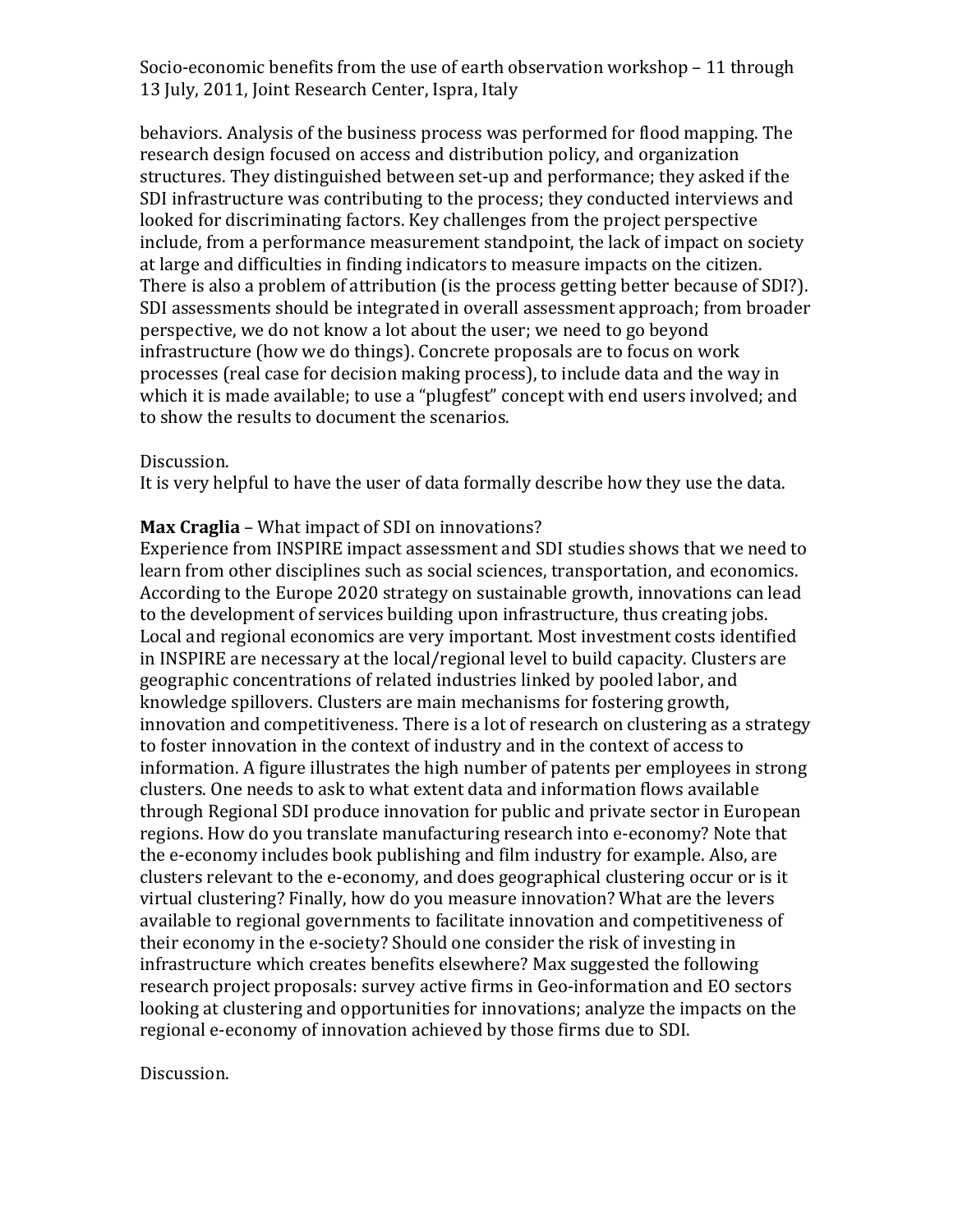Originally, one of the benefits of IT was to reduce the number of people employed; now) we argue that we create more jobs. This may be a paradox. Actually, we create replacement jobs. The transaction cost of providing data is high; if using SDI reduces people's time, employees can be freed for more innovative jobs. There are various paths to innovation; in the context of digital economy, what are those paths? Innovation appears to be more prominent in cities, in which case it is still done in clusters (around a cup of coffee). Think tanks have done research defining innovative regions, but this has not yet been linked to the work on clusters using SDI. Clusters such as Silicone Valley allow mobility however, virtual companies change the dynamics. Using patents to measure innovation can be misleading due to requirement for disclosure.

**Sabine Fuss** – The value of information, applications in the field of land-use Sabine is an economist working for IIASA. Her presentation addresses the valuation problems due to benefits varying with user context and time, and the difficulties of ex-ante benefit assessments. Value varies with user, context and time. Looking at the user, a top-down social welfare view can be used and expanded for other layers. The overall value is not additive. It is instructive to look at one problem from multiple perspectives and using various methodologies. Looking at the context, step back, and consider the options; interrelations leads to different valuation. There are difficulties with ex-ante benefits assessment, especially regarding low probability but high impact events (benefits as undervalued when damage has been avoided). Value of information approach in land-use makes use of disagreement maps, showing the level of disagreements by regions, and highlighting hot spots. The method uses standard portfolio mitigation; Sabine gave the example of CO2 mitigation with 2 mitigation options (carbon capture and storage at constant cost, versus avoiding deforestation with increase in uncertainty and thus cost). The Global Biosphere Optimization Model (GLOBIOM) was developed at IIASA; its objective is to maximize producer and consumer surplus. In the current study it was used to assess the cost of avoiding deforestation with different land cover maps (one with more and one with less land available). Two scenarios were discussed, where there is uncertainty about which of the two maps is closer to reality. Scenario 1involves a risk neutral decision maker; amount of mitigated CO2 with avoided deforestation is shown; expected value of information is given as a function of land availability. Scenario 2 involves a risk averse decision maker. The variance in mitigation portfolio is shown as a function of risk tolerance. In both scenarios, it becomes clear that the avoided deforestation option is used to an increasing extent when we are more certain that the map with more land available corresponds to the truth. VoI or willingness to pay for better information is substantial and increasing with risk aversion, but decreases, the more certainty we have that one of the maps is closer to reality than the other one. In summary, VoI depends on context and user preferences. An example of how portfolio optimization can be used to derive the VOI in the field of land use and mitigation policy has been provided; the VOI is a fraction of the overall mitigation costs, but is very high in absolute terms; and finally, better land cover information can be very valuable with in situ measurements and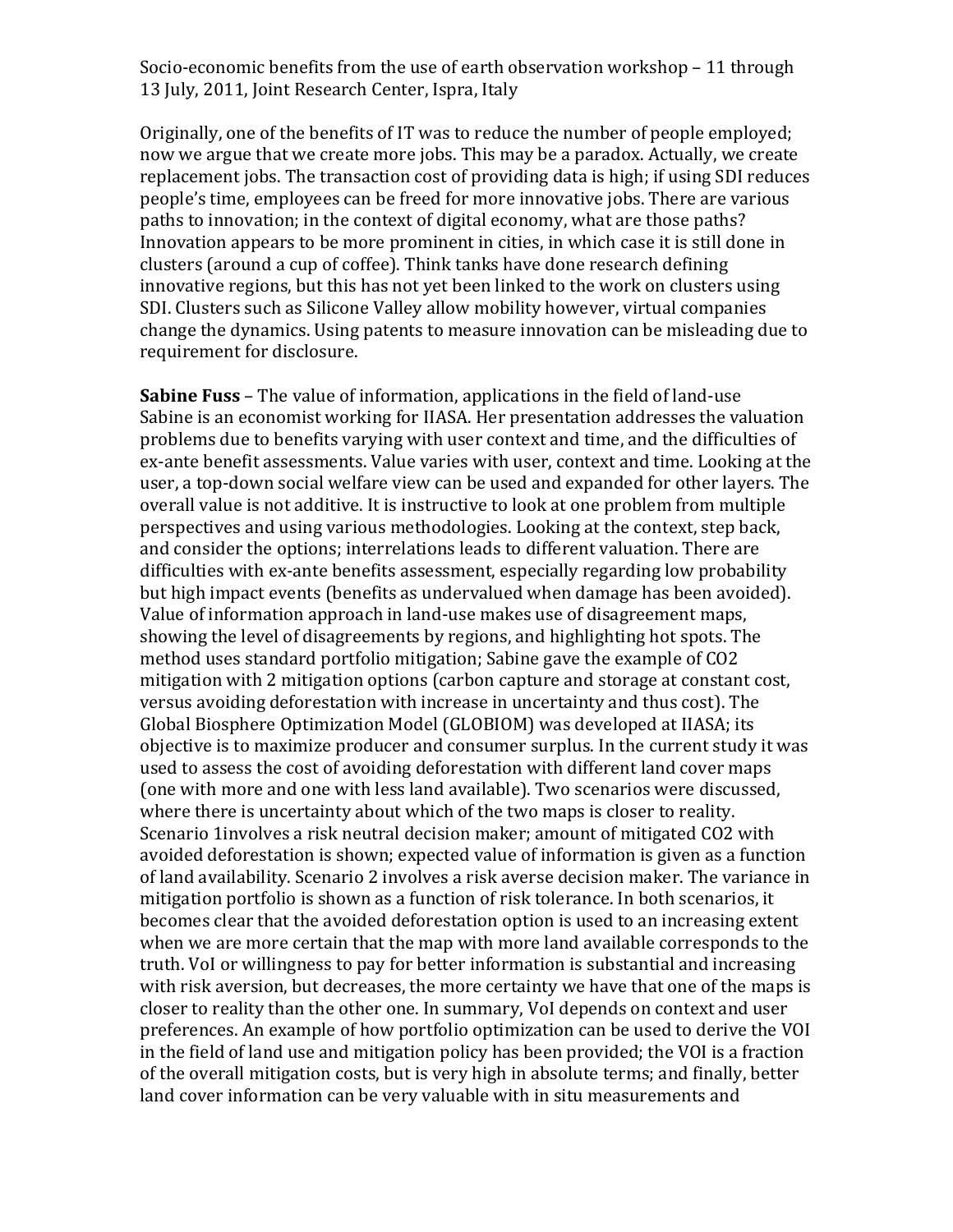validation points available.

## Discussion.

The above work assumes that there is a given target of 20Gt CO2, which need to be mitigated.

**Onno Kuik** - Assessing the value of EO for environmental management based on Bayesian decision theory and expert elicitation: challenges and opportunities. Two case studies, one in the North Sea and one in Australia, were developed under the GEO-BENE project. The discussion focused on the  $1<sup>st</sup>$  case study. In a certain world, information has no value, while in an uncertain world value is related to the expected utility of decision making. The problem is analyzed using a Bayesian approach, looking at states of the world and actions. In the water quality management problem in the North Sea, algal blooms pose a threat to mussel cultivation. A pay-off matrix is developed; there are 2 states (harmful algal bloom or not), and 2 actions (relocate the net or do nothing); the belief of state is the probability of algal bloom occurrence; in this case, "do nothing" is superior. As more information is added as the belief regarding the accuracy of the prediction (cost of false warning), additional information would bring benefit in this case. Key findings: value of EO is larger for larger stakes and greater uncertainty. Based on past research, the knowledge of benefits of EO is quite limited among environmental managers; decision makers may be constrained by many factors (law, regulations, etc). It is difficult to frame the problem so that it is simple enough for analysis, but not so simple that it does justice to real-world complexities. Recommendations include: acquiring a better understanding of the policy problem (complex, with large connectivity); performing laboratory style experiments to test basic assumptions; and doing ex-post assessments.

## Discussion.

Ex-post assessments may not be welcome if the decision has already been made - no one wants to know the results of an analysis. This may however be a great way to improve research, or to learn how the organization can work better; for example, the weather community looks at past forecasting, but not at the decision maker level. Another area of discussion focused on the value of educating people about EO and the benefits of EO information. Lack of resources presents a constraint in this area for developing countries.

**Kylie Armstrong** – Australian economic benefit assessments pricing models and now socio benefits, delivering research for outcomes.

This presentation represents an SDI decision maker point of view. In general, there is a lot of money for infrastructure but little for SDI programs (where the support is very fragmented and inconsistent). The community needed to work together to have a say at the political table, by highlighting benefits of SDI. A specific report was generated on the economic benefit of high resolution positioning services. The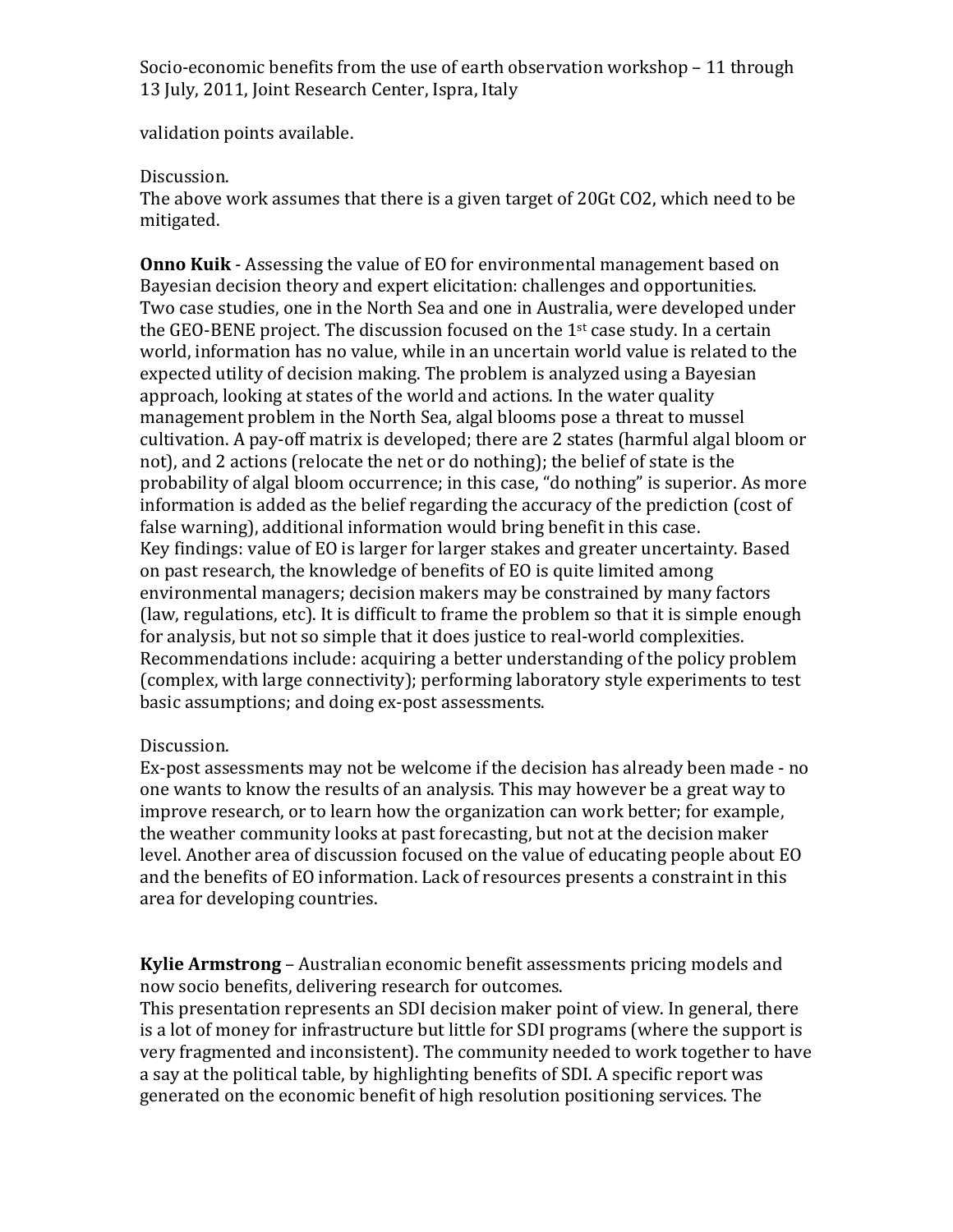

**Kylie Armstrong** 

approach was to perform the assessment before asking for funding. Methodology: the economic value of productivity gains from applications of precision positioning system in the agricultural, mining and constructions sectors is modeled using a computable generalized equilibrium model. The MMRF model is a well-recognized multi-sectoral, multi-regional dynamic model of the Australian economy. Based on a scenario whereby a standardized network is rolled

out across Australia, the model was used to forecast an increase in Australia's GDP by 2030 for the 3 sectors. The strategy is to pre-empt questions and provide answers. The next part of the presentation focused on spatial data pricing. Pricing and access policy is critical for the future sustainability of the spatial data industry. They focused on fundamental spatial data, looking for the best policy for long-term economic benefit for society.

Project objectives: consider a range of economic models and policies for accessing and pricing public sector spatial resources; analyze the costs across the whole value chain. This is an extension of prior work, building on previous studies.

The economic characteristics of the fundamental data follow a natural monopoly, with data typically produced by government land information agencies. They looked at alternative models, such as full price recovery, hybrid models, free fundamental data and determined optimal pricing models. It should be noted that the optimal model might vary according to government policy objectives. In conclusion, they recommend a move away from full cost recovery; however there is no uniquely optimal access and pricing model, when a range of practical and dynamic considerations is taken into account. Regarding answers to the policy questions, pricing depends on jurisdiction's policy objectives and funding; fundamental spatial data is a special case due to the high fixed costs, and recurring maintenance needs. Lessons learned include: justifying ones existence and creating a consistent story; providing methodologies that can be used cross-sector; being clear on scope and assumptions; and using economists to perform the economic assessment. The last part of the presentation focused on social indicators work which need to be leveraged. The research proposal includes the development of a dashboard to track progress, and the establishment of a research framework, which GEOSS researchers can leverage.

#### Discussion.

A precision was requested regarding the benefit study on precision agriculture – it was confirmed that steering is the biggest benefit. Regarding the interactions between scientists and decision makers, the biggest challenge is the ability to communicate what is needed in the future. Indicators are attractive for decision makers; it is suggested that the dashboard would track those indicators, measuring progress rather than outcomes. One needs to make sure that the right things are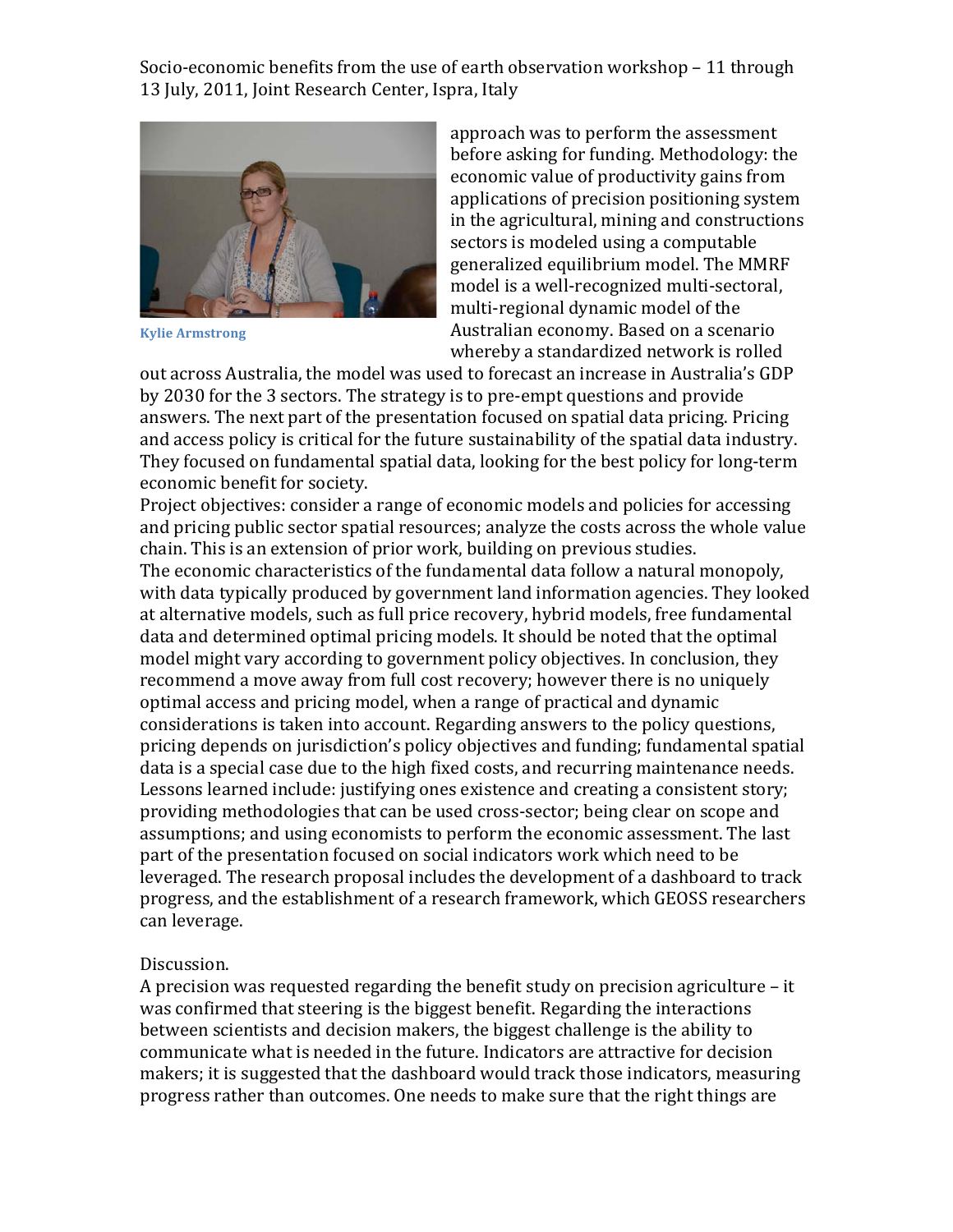being measured, so that you are not measuring progress in the wrong direction. Regarding fundamental spatial data and cost recovery, Australia does not have a SDI at the country level yet; cost recovery for spatial data is performed at the base agency doing titling; they have a very strict process and the ability to recover their costs.

## **Nikolay Kabarov**– value of EO: forest fires, earthquakes, and landslides

The work was primarily done under GEO-BENE, with focus on 3 disaster areas, looking at possible improvements and benefits. The earthquake modeling is based on a grid. including the damage in each cell, the sensor information for each cell, and an overlay providing a rapid assessment. The efficiency of earthquake rescue can be quantified as the



**Nicolay Khabarov** 

number of saved victims over total victims. The rescue efficiency curve is shown as a function of resources for various damage knowledge

conditions. The landslide modeling makes use of rainfall precipitation data and slide threshold; a Monte Carlo simulation injects rainfall data error. The damage is calculated as a function of evacuation criteria and occurrence or non-occurrence of the landslide. A landslide expected loss graph is shown as a function of evacuation judgment for various rainfall measurement errors. The forest fires model used simulated weather data in Spain and Portugal. The addition of weather station into the grid showed a reduction in burned areas. The main challenges in assessing the VoI include the importance of new data to compare with what we already have, the need for existing data to improve the models, and the need good connections with practitioners for model result validation. The following key elements are suggested: create an expert panel to define pilot projects for new data acquisition, sharing of existing data for scientific purposes, and creation of a platform linking modelers and practitioners for validation purposes.

## Discussion.

The USGS has a Southern California simulation data set. The simulation reflects physical processes, and includes a lot of data on earthquakes and landslides. It is a great data set, and the report can be provided.

## Andrea Giacomelli –accounting for people in EO

This presentation's perspective draws on the consolidation from experiences in awareness raising project focused on culture, environment and free informatics, which took and are taking place in different contexts. These range from experience in large corporations and international settings, to small community-based projects in rural areas.. He was an environment manager and involved in GIS starting in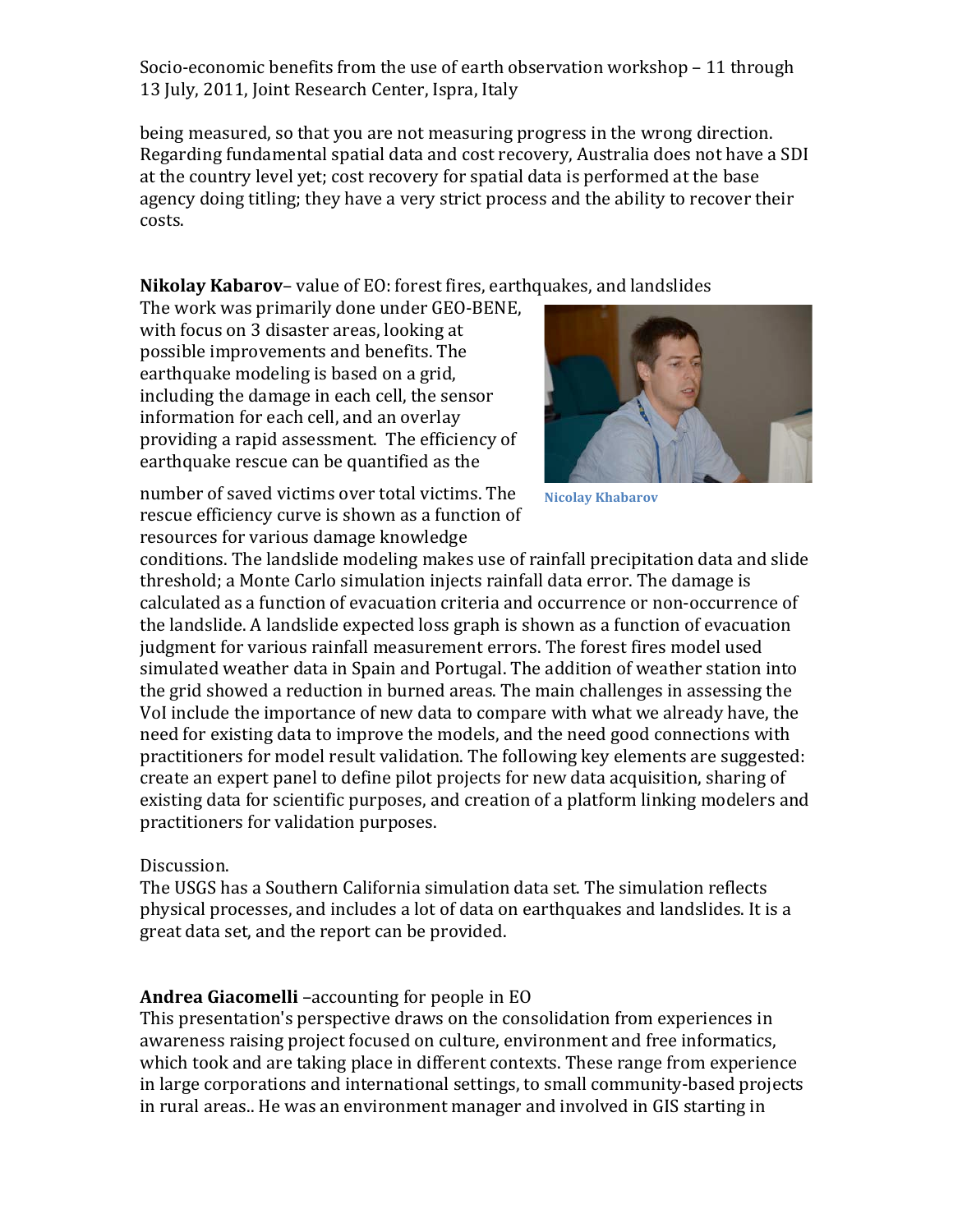1993; he then became a project and staff manager. The context is the relation of people to landscape. The case history illustrates a movement from a public sector environment agency to SDI. In each of these projects, an Earth Observation component is often present; in general the issue of the co-existence of innovative information technologies with "day to day" practices is constant. A framework to evaluate where and how benefits may be found, which can be applied to very different contexts, is that of considering a list of stakeholders roles, based on the development of a person/citizen in different stages of his life. The example of the Dark Sky project involved measurement of pollution via multi band EO. A list of roles was provided (citizens, professional, retired, etc). The challenges include addressing problems at scales larger than cultural scales, and the fact that resources have not increased since 2008. Administrative boundaries should not be ignored. Data, tools, and processes are imbalanced. Suggested proposals: first of all, to clarify the what are socio-economic benefits for each of the workshop attendees (level I); once this has been clarified, the same question may be re-proposed (and) answered) for/by a broader community of which a given attendee is part. Providing a concerted answer and sharing with "the rest of the world" would close this exercise (level II). A proposal on a third level would be to re-modulate research investments on socio-economic benefit evaluation, and finally stop new work for 5 yrs (level 3), so as to allow more resources, and more time, for the community to digest the current state of the art, and to investigate and better exploit past results.

## Discussion.

Working with people, and considering perceptions, how can we capture some patterns, which account for the richness of the context? It depends on the level of complexity. One must go case by case.

Alex Ruane - The Agricultural Model Intercomparison and Improvement Project (AgMIP) and benefits of EO for agricultural applications Issues: World food prices, as provided by FAO, have shown increased volatility, and improvement in vield may not keep up with population growth. There is a need to understand weather extremes, as heat waves resulted in droughts in a number of locations (for example, drought in Russia in summer 2010 resulting in failed crops; also East African drought situation). The AgMIP leads and collaborators were identified. The elements of the project cover the climate scenarios and crop models that feed the agricultural economics models. Cross-cutting themes include uncertainty, aggregations across scales, and the development of representative agricultural pathways.) AgMIP has a two-track science approach; track 1 focused on model intercomparison and improvements; track 2 addressed coordinated future scenario simulations. Socio economic benefits of AgMIP include: improved scientific and adaptive capacity of major agricultural regions in the developed and developing world, such as building early warning systems, and understanding uncertainties; the development of a framework to identify adaptation strategies: the use of multiple models, in an ensemble approach, to explore uncertainties; and the ability to link to a lot of on-going efforts. NASA GISS has been looking at urban impacts. Items to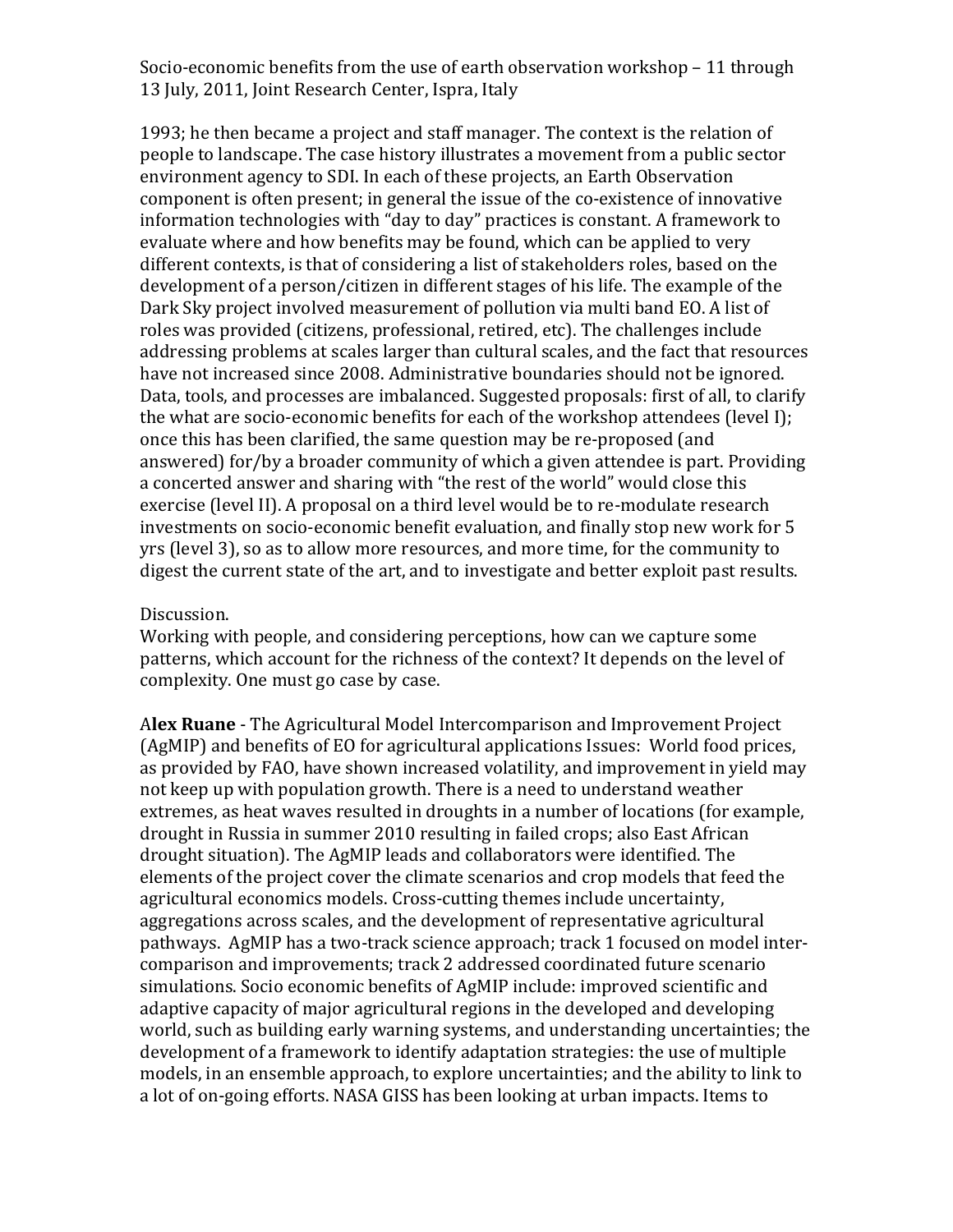consider are scalability, political value, and inertia of established methods. Key challenges for use of EO in support of agricultural impact assessment are: transdisciplinary cascade of inputs and outputs, unknown network of users with varying capacities, ethical aspects of information availability; needs to identify key sources of uncertainty to prioritize data collection. Proposed elements: focus on making information operational, and including benefits of increased data coverage that allows transfer of pilot project products across wider applications.

## Discussion.

Social phenomena included in the model are focused on economic interplay at the farm level. They need field trial experiments to validate the models on several scales. They receive funding from UK DFID/UK AID, USDA, and potentially reinsurance companies and some support from Monsanto. The models need better phenomenology, and understanding of pests.

**Hilcea Ferreira** – Benefits of earth observation, a Brazilian perspective. INPE, the Brazilian space agency, is 50 years old. The headquarters is based in San Jose Dos Campos. The remote sensing ground segment includes the Cuiaba ground station data center. INPE also does a lot of education and capacity building. The EO data is essential. Brazil cooperates with China on CBERS. Applications include a focus on forestry and agriculture. Examples of INPE projects using CBERS imagery include sugar cane mapping and monitoring of the Amazon forest. The data policy access changed (imagery is now free) and use went from 1000 images per year to 10,000 new users per month. Two surveys were conducted to assess the benefits of policy change; they showed impact on education, and increase in new businesses (number of projects and small companies using remote sensing). A possible case study could look at the effect of no-cost policy regarding Landsat and CBERS imagery.

# Discussion.

The discussion primarily focused on ability to communicate when using EO. An example was given of the globamazonia program in Brazil, which targets illegal logging based on data provided by INPE. A camera crew would investigate the situation, thus providing motivation. The data has had 41 million users over one year. This shows to citizens the value of Earth observation, when supported by imagery. This example calls for a communication plan (radio, tv, video, contests, mashups...). There is a lot of interest in better communicating the value of EO; scientists are not the best people to communicate that information; success has been achieved from using communications experts. There are 2 other options to address the issue; 1) train the scientists; or 2) look for boundary organizations, which provide links between science and policy making. We need to understand our limits within our culture.

Citizens can also now provide/receive data using cell-phones, and social networks. This is different from Landsat, but is becoming more widespread. We tend to focus on the big stories rather than the very small changes, which when mutiplied by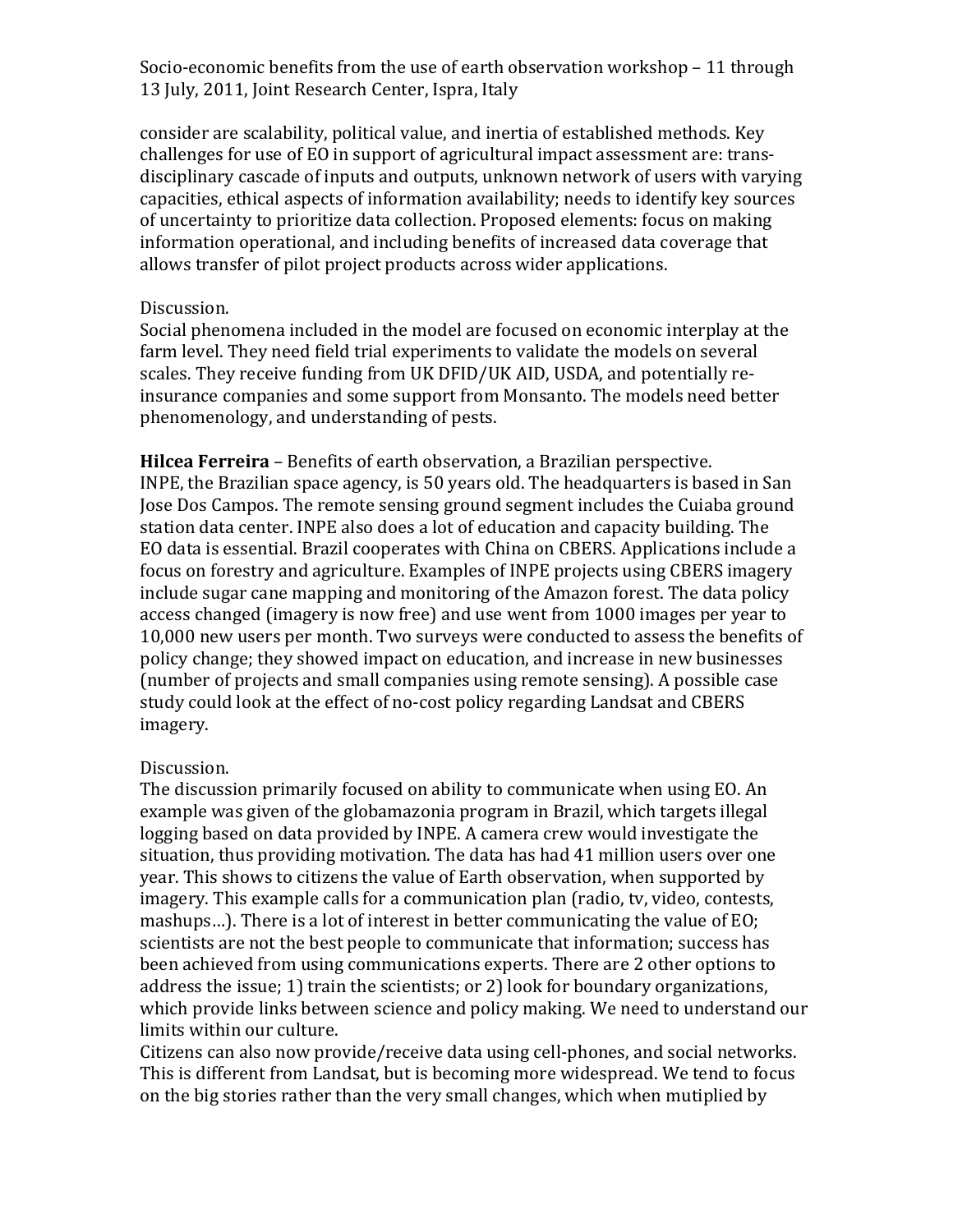millions have a significant impact. The use of citizens networks brings the issue of quality of the collected data and open software tools. The traditional approaches can be combined with citizens provided data, using twitter monitoring as an indicator. For example, JRC has started mining twitter and flicker for new added value information regarding fires in Europe.

During the last half hour of day, participants were asked to answer 2 questions: 1) what are 1 or 2 keys to success in the development and acceptance of socioeconomic benefit/impacts studies; and 2) what are 2 key items you suggest as priority items for the program of activities.

To set-up for the next day's small group discussions, Lawrence Friedl reminded the attendees that the purpose of the workshop is to identify a program of activities to undertake during 2011-15 to support the development of capabilities internationally to determine, document, and quantify the social, environmental, and economic benefits from Earth observations/information and their use, including the



benefits that can be achieved by GEO and other international bodies.

The agenda included discussions in several groups, where all groups addressed the same topic (looking for concrete) specific items and prioritization/level of effort), followed by thematic groups, where each group addressed a topic in depth. Thematic groups include 2 groups on use cases and methodologies, and one on community outreach and

reward.

Wednesday Afternoon Reports from the groups

# Group A (Steffen Fritz)

We need to develop an overall framework (portfolio of land assets) first, with goal of measuring changes in welfare. Involve the decision makers from the start. Develop case studies and apply the different methodologies. Include validation and verification.

Criteria for case studies: short term versus long term; urban or rural; can be funded; can be replicated; cases are complex enough but not too complex; there are systematic products. The case studies should be applicable to both developing  $&$ developed countries. Need case with risk.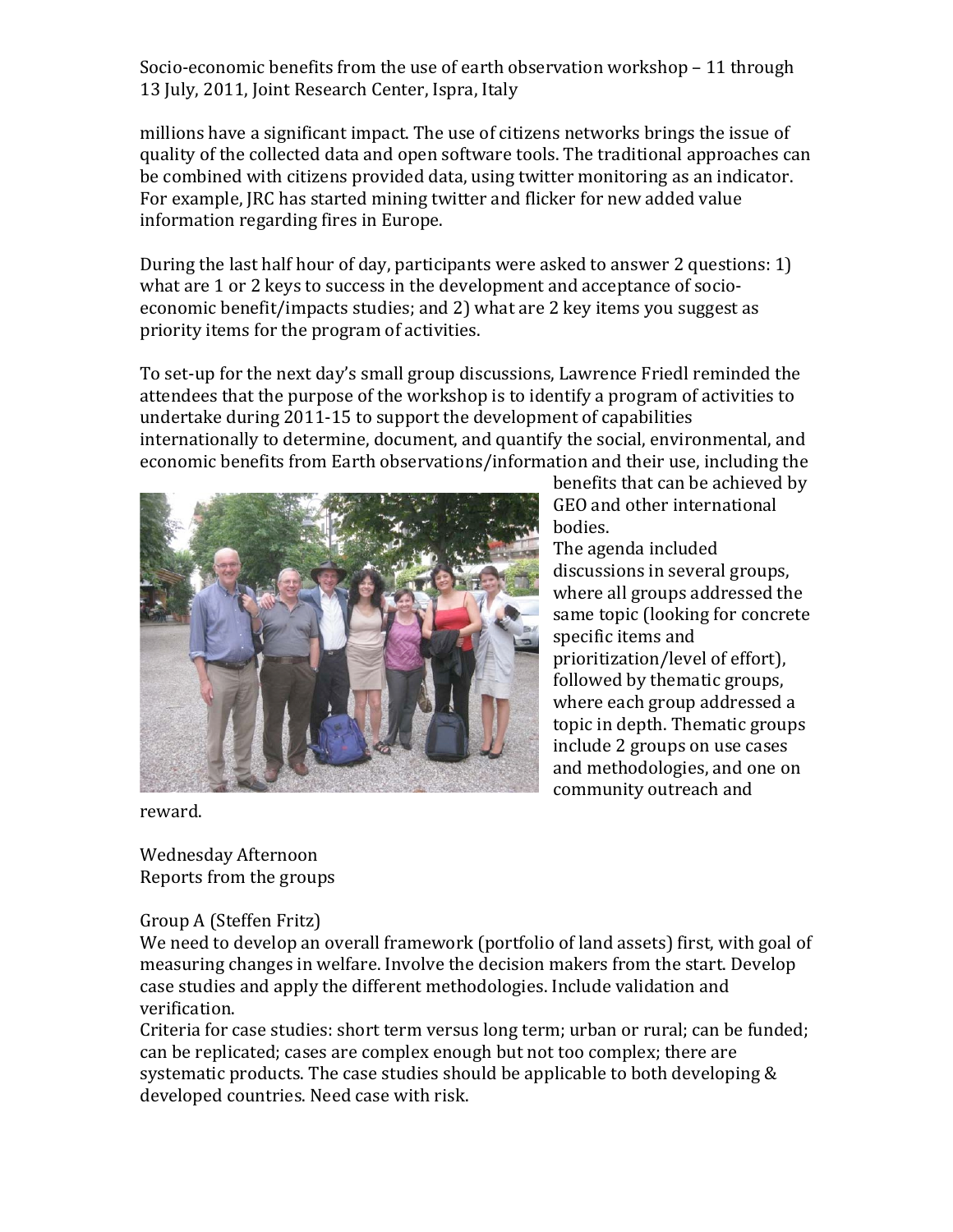By 2015, the program should measure welfare change, bring together consumers and suppliers, develop methodology, identify concrete projects, and demonstration projects. Expand the community to a Community of Practice (CoP) involving decision makers.

# Group B (Alex Ruane)

The team recommended a consolidation and review of literature including the creation of a new journal "Socioeconomic Benefits of Earth Observations". There are many potential options in forming a journal. . A strong special issue can build the research body quickly; they could have one generic issue on "Socioeconomic Benefits of Earth Observations"; issues on EO with many applications (Landsat, Envisat, Citizen obs – 2 issues by 2015); issues on applications with many EO (FEWS, Haiti, Gulf Oil Spill, agriculture, water, disasters, health, urban, energy, migration – 3 issues by 2015); same applications across problems (Bayesian) analysis, etc. –number of issues depend on the methodologies that emerge in the meta-analysis).

Make use of websites to collect SDI literature (start with EuroGEOSS program, continuing with GEO-Bene site, and others); highlight and link websites with search capabilities (6 months to get started? 5-year repeating literature review?); need to include gray literature.

Perform meta-analysis every 2 years starting within 6 months.

Perform gap and transferability analysis: why are anecdotes of EO applications and benefits so different? What unique applications can be transferred for broader adoption? Can we extrapolate benefits from unique application across all countries? What are factors / barriers that prevent transferability (in situ networks, infrastructure, businesses, economic situations)? Where could small follow-on

investments (advertising, training, etc., reduction in transaction costs) metabolize beneficial applications? The proposed program should include a workshop to start, multiple studies by 2013, and a symposium in 2013-2014.

Regarding community building and liaison, the team recommended building common practices, using a website including linking and an ability to facilitate metaanalysis.

The goals for 2015 include doubling of the community, creation of a new journal with impact and credibility, special issues highly cited, accepted scientific paradigm (Physical and social), equivalent of Environmental Impact Assessment (Information) Impacts Investigation - III), familiarity and acceptance of SEB analyses as credible, proceedings of symposia, handbook on methodologies, number of Ph.D. dissertations, influencing the World Expo in Milan  $(2015)$  – Focus on Feeding the Planet, and contributions to IPCC.

# Group C (Jay Pearlman)

The team brainstormed a program of activities to include: constructing an expert data base similar to IODE; developing a protocol of how to mine existing practices; generating an overview paper; mapping out what already exists (bibliography)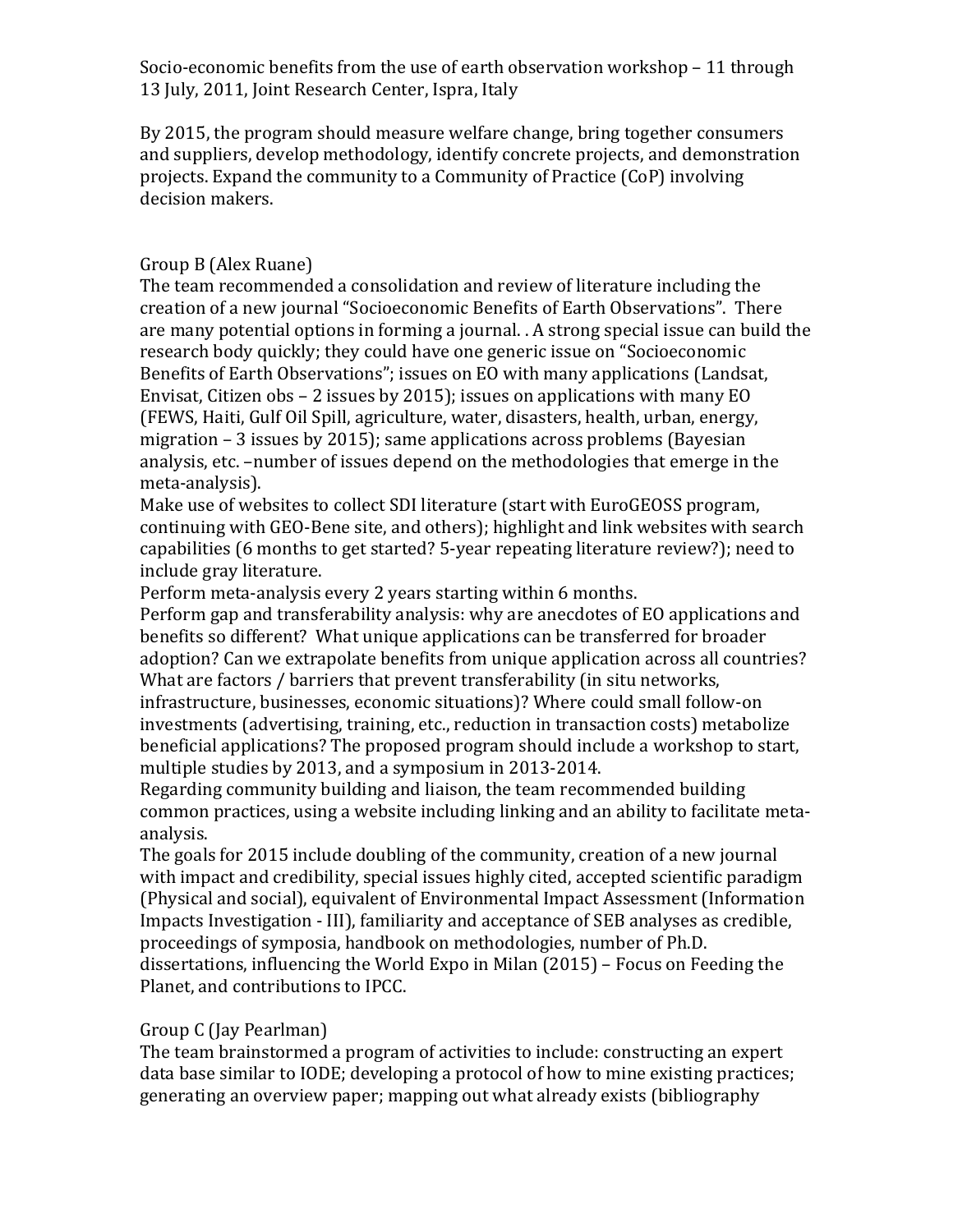starting with IIASA and GSDI) and define what you want to focus your effort on; encourage a student to do a review paper; performing a short quality assessment of methods followed by a summary of the paper; documenting good practices, normal and failure cases (use surveys and other tools to capture them and create a catalog); looking beyond Earth sciences.

The suggested program of activities also includes the following: creating a portal (starting with GEO-Bene); building thematic cores using Geographic Information Knowledge Network (you can become a member by invitation); seeing if INPE has an inventory; asking if the GIS program in NCAR can be involved; focus on end users and stakeholders (who are the stakeholders), and go beyond the scientific community; focus on communication; makes use of indicators as a way of simplifying communication; in-depth protocol case studies with a lot of rigor; what are the practices and how can barriers be overcome regarding data sharing; facilitating attribution; setting a framework to measure success and what went wrong (performance); agreeing on a minimum set of definitions for socioeconomic benefit; ability to extend the work and make it operational; scaling up to the global community; development of capabilities in the socioeconomic assessment domain. A proposed prioritization into high, medium, and items for later was provided. High priorities included: review & consolidation of dispersed bodies of literature, experts base, best practices relevant to the assessment of impacts & benefits of geographic information/Earth observation; and the development of case studies including use cases.

The reports from the thematic groups follow.

Group Alfa – use cases and methodologies (Jay Pearlman)

The team addressed the questions from a societal standpoint. They did an inventory of case studies needed, leaving funding for a separate discussion (in parking lot). The following attributes of case studies were identified: multidisciplinary; end users who are fully engaged in the case study; societal relevance of information including value of information for each category of user (measure/indicators); attributes of information, look for high impact researchers; diverse portfolios of case studies; specify what we are looking for (breath of information, data drive studies, or different case studies); transferability; and expected societal impacts (benefits, costs) of case studies.

Case studies were considered in the 9 SBAs; food security was included rather than agriculture; climate was thought to be too large. Tools under consideration included risk assessment, monitoring agricultural statistics using remote sensing, and watershed analysis. The focus for case studies was then narrowed to the following case studies or sub-case studies: bio-fuels (under food and energy security), water quality, air pollution and health, biodiversity management and information for society. One needs to make sure that the various methodologies can be distributed across case studies.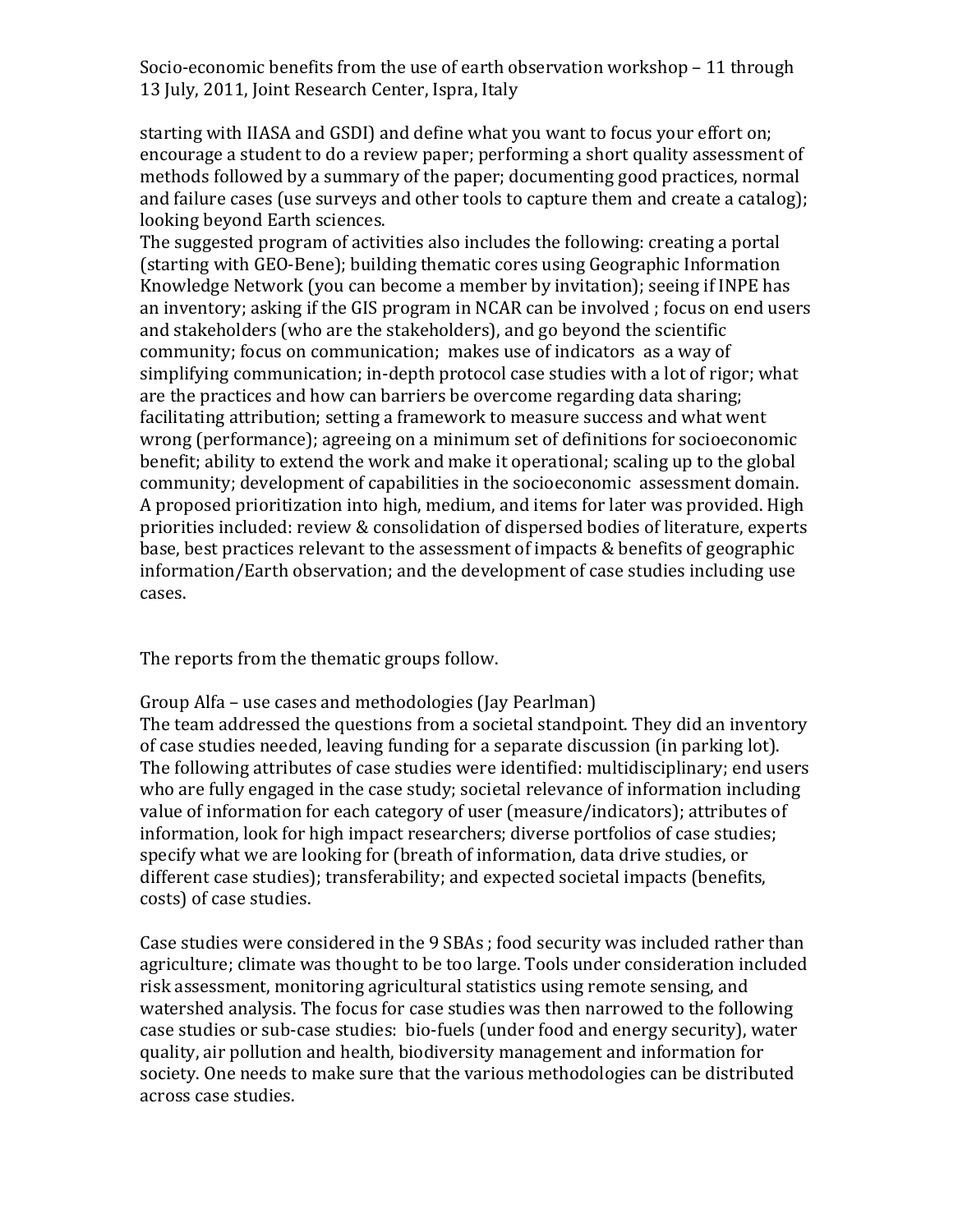Group Beta - Methodologies and Use Cases (Sabine Fuss)

The starting point is to look for a framework of methodology; focus on answering questions such as how do you measure a change in welfare, and how do you extrapolate to larger areas. The following suggestions came the team's brainstorming session: start from use cases with few indicators, few users, and expand beyond those; look into other fields to find analogies: e.g. road network expansion, climate modeling, weather forecasting; test multiple methods on one and the same use case. Concrete methodologies for SDI were identified including numerous existing methodologies and new gap filler approaches. Concrete applications included: ecosystem services, health (air pollution), agriculture (food production), disasters (fires in Portugal), typhoons, and heat waves in Russia. Those represent pilots, which could be applicable across multiple cases. It should be noted that those issues are interrelated and may have to be addressed more comprehensively. Possible locations for use cases included several in the developing world (Congo Basin, Amazon, Eastern or Sub-Saharan Africa); users in developing countries could include aid agencies, policy-makers, and citizens. Note that one needs to make sure there is connectivity with the people on the ground.

Group Gamma – Community outreach, and rewards (Lawrence Friedl)

A number of strategies were identified during a brainstorming session as follows: build upon the GSDI Association's tools and knowledge bases, develop a primer on Socio-economic benefits (SEB) for the EO/information community, create a wikipedias site on SEB of EO/information, create and nurture a Community of Practice, reach out through publications and conferences, videos for broad audience, webinars, workshops, town halls, media connections (mass media, radio spots), hand-outs and brochures on the activities and results, articles and information in trade journals (grey literature), contests and awards, games (e.g., video games), iPad apps, hold a special session at Association of Environmental Resource Economists, cultivate "high-level" champions, and finally give storytelling course for EO people so they can tell good stories and anecdotes.

Identify & brand for our collective activities using a website for coordination (suggested schedule: alpha version in July; beta version in October; gamma in January 2012), collectively developed terms of reference for the group (by end of August) 2011?). Develop plans, a mission, a vision, etc. for the activities and a plan of action coming out of the workshop (developed by a steering group by approx. Aug 1, shared with everyone for comments by mid-September). Develop a logo via a contest (logo selection by October). Develop a communication plan addressing the audiences, message, mechanism, and schedule/budget. There are many existing plans that can be used as a model. More details were provided on concrete approaches for a library, webinars, and workshops.